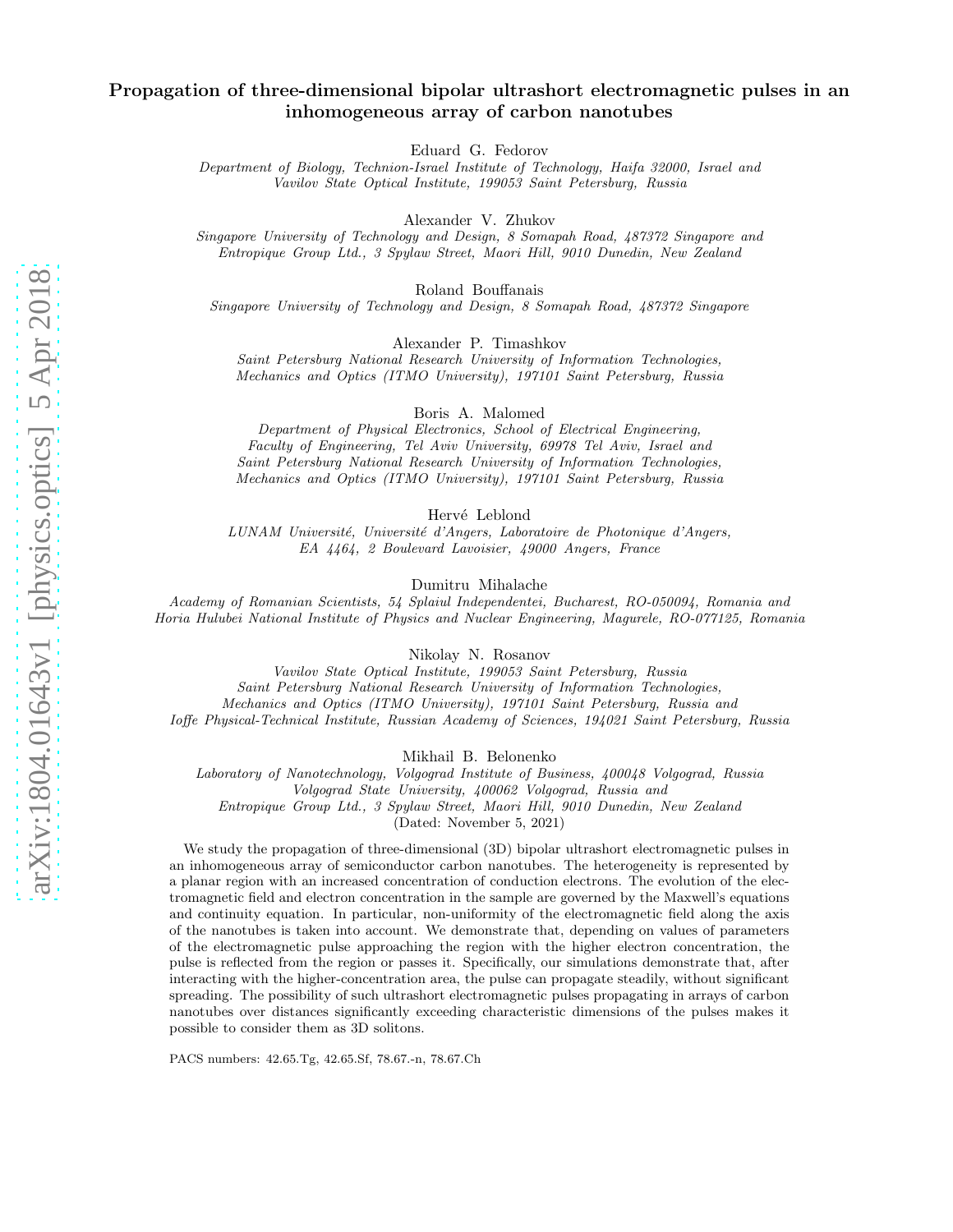#### I. INTRODUCTION

Nowadays, carbon nanotubes (CNTs)—quasi-one-dimensional macromolecules of carbon—are considered as promising objects with a potential for applications to the development of the elemental base of modern electronics, including nanocircuits usable in neurocomputers [\[1](#page-14-0)]. Strong interest in these materials, starting from the moment of their discovery  $[2, 3]$  $[2, 3]$  $[2, 3]$ , is due to their unique physical properties (e.g., see Refs.  $[4-9]$ ), which, in addition to the above-mentioned potential for the use in electronics, pave the way to a wide range of possibilities for the creation of ultra-strong composite materials, fuel cells, chemical sensors, and optical devices (such as displays, LEDs, and transparent conductive surfaces), etc. From the viewpoint of optoelectronic applications, specific features of the electronic structure of CNTs are of unique interest. The nonparabolicity of the dispersion law of conduction electrons (i.e., the energy dependence on the quasimomentum) in nanotubes makes it possible to observe a number of unique electromagnetic phenomena, including nonlinear diffraction and self-focusing of laser beams [\[10,](#page-14-5) [11\]](#page-14-6), as well as the propagation of solitary electro-magnetic waves [\[12\]](#page-14-7) at field strengths starting from  $\sim 10^3 - 10^4$  V/cm. In this connection, it is relevant to mention that possibilities offered by modern laser technologies for the generation of powerful electromagnetic radiation with specified properties—including ultrashort laser pulses with the duration on the order of several half-cycles of field oscillations [\[13](#page-14-8), [14\]](#page-14-9)—have stimulated studies of the propagation of electromagnetic waves in various novel media [\[15](#page-14-10)[–25\]](#page-14-11), CNTs being one of them.

The possibility of propagation of solitary electromagnetic waves in arrays of CNTs has been first theoretically established in a one-dimensional (1D) model based on an assumption of uniformity of the field along the nanotube axis [\[12\]](#page-14-7). Actually, this approximation is only valid in a very narrow range of values of the underlying parameters. Subsequent studies aimed at investigating increasingly more realistic models describing the evolution of the electromagnetic field in nanotube arrays, taking into regard various physical factors affecting the dynamics of the electromagnetic wave. Adding the complexity to the model's framework proceeded in several directions: i) increasing the dimensionality of the setting, ii) taking into account non-uniformity of the electromagnetic wave field, and iii) including various inhomogeneities of the medium. The investigation of these factors was carried out both independently, to clarify the role of each factor, and, subsequently, considering combined effects of multiple factors.

Naturally, the first factor considered to make the model more realistic was the dimensionality of the model. The propagation of electromagnetic waves in arrays of CNTs was studied in the framework of 1D [\[12,](#page-14-7) [26\]](#page-14-12), 2D [\[27](#page-14-13)[–30\]](#page-14-14), and 3D [\[31,](#page-14-15) [32\]](#page-14-16) models. It was established that bipolar ultrashort electromagnetic pulses propagate, in a stable fashion, in the form of "breather-like" light bullets over distances far exceeding the characteristic size of the pulses along the direction of their motion. The topicality of studying the propagation of electromagnetic waves in arrays of nanotubes in the inhomogeneous model is due, in particular, to the need to take transverse diffraction into account. Moreover, as in reality, a solitary electromagnetic wave in a real physical system is bounded in all directions, which implies non-uniformity of the field in any direction. Thus, the necessity of constructing a 3D model for the evolution of the electromagnetic field is obvious. In particular, non-uniformity of the field of the electromagnetic pulse along the axis of the nanotubes is an inherent ingredient of the 3D model. The construction of a model involving the latter feature was first reported in Refs. [\[30](#page-14-14)[–32\]](#page-14-16). In particular, the propagation of ultrashort pulses in homogeneous arrays of CNTs has been investigated in 2D [\[30](#page-14-14)] and 3D [\[31\]](#page-14-15) models. One of the main results of these studies is the prediction of redistribution of conduction electrons, leading to specific variations of the density of conduction electrons. Among possible practical applications of this phenomenon in micro- and nano-electronics, one can envisage the manufacturing of highly accurate chemical sensors [\[31\]](#page-14-15) based on specifically designed arrays of semiconductor CNTs. As shown in Ref. [\[32\]](#page-14-16), such dynamical inhomogeneities in the electron subsystem of nanotubes can also underlie a complex medium-mediated mechanism of interaction of colliding electromagnetic pulses in the array of nanotubes.

Among factors that significantly affect the evolution of electromagnetic waves in arrays of semiconductor CNTs, a noteworthy one is the presence of various impurities and inhomogeneities. In Ref. [\[33](#page-14-17)], the propagation of a bipolar electromagnetic pulse in the 2D geometry, and in the presence of a multilevel impurity uniformly distributed over the sample, was investigated. It was shown that doping the medium with an impurity of this type leads to a modification of the characteristics of the propagating pulse as compared to the case of propagation in a "pure" sample.

Specific sample-doping format deserve particular consideration—in particular, localized introduction of impurities, limited to a certain part of the sample's volume, which implies the creation of an inhomogeneity. Such defects of the medium, which are not initially associated with the action of the electromagnetic field, can be, for example, implemented as metallic inclusions or layers containing an increased concentration of conduction electrons relative to the concentration in the homogeneous part of the sample. This kind of heterogeneity can emerge either as a consequence of technological failures, at the stage of sample manufacturing, or as a result of purposeful formation of the inhomogeneity with intended properties. The features of the interaction of 2D unipolar "light bullets" with metallic inclusions in nanotube arrays have been theoretically studied in Refs. [\[34](#page-14-18), [35\]](#page-14-19). The interaction of a bipolar ultrashort electromagnetic pulse with a layer of an increased electron concentration in the 2D model was studied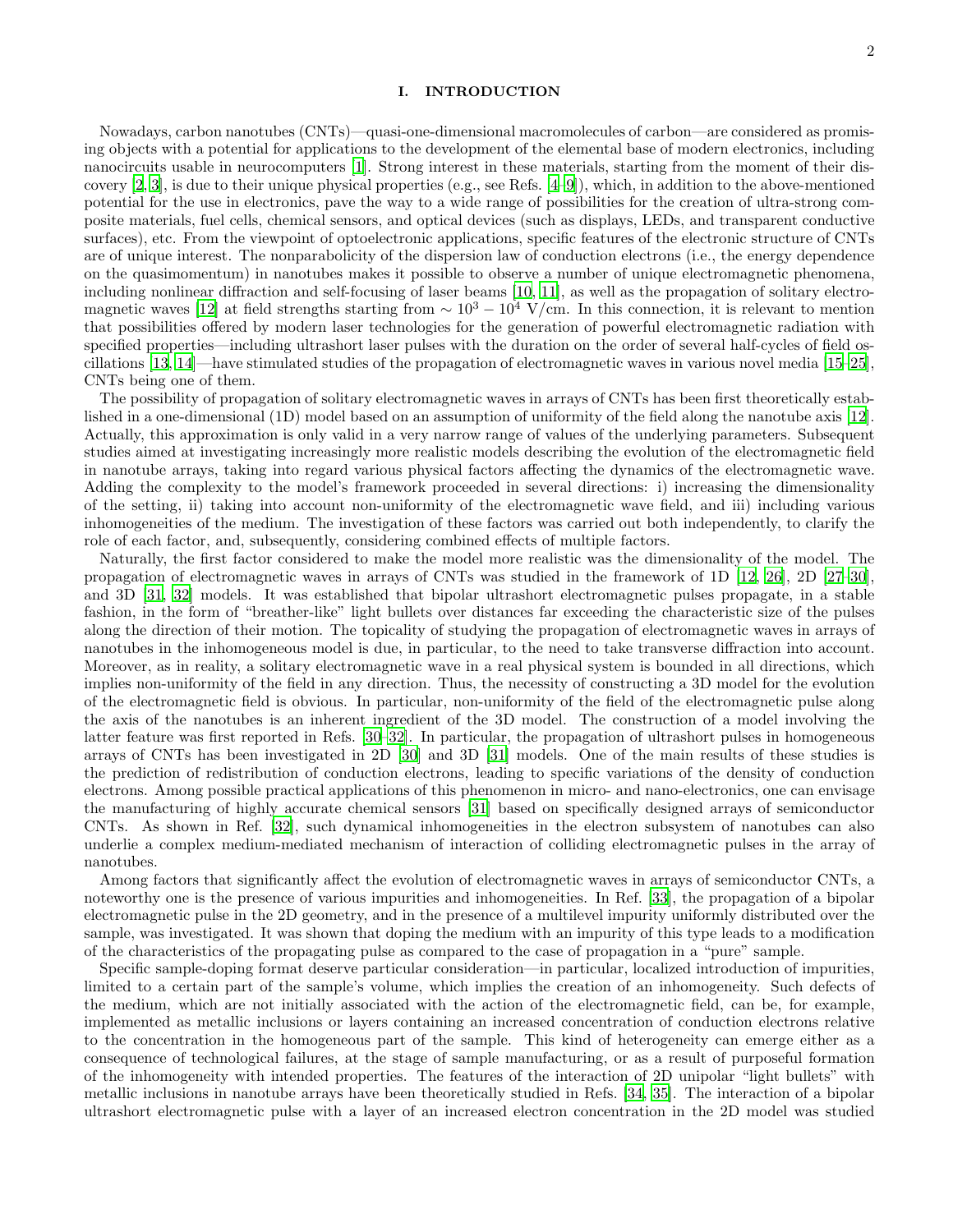

<span id="page-2-0"></span>FIG. 1: The schematic plot of the setup and the associated coordinate system.

both under the assumption of the uniformity of the field along the nanotube axis [\[36\]](#page-14-20), and also taking into account non-uniformity of the field [\[37\]](#page-14-21). As a result, the selective nature of the interaction of the pulse with the static inhomogeneity of the medium has been established: a decrease of the pulse's duration and increase of its amplitude facilitates its passage through a layer of an increased electron concentration, while pulses with a longer duration and smaller amplitude can be reflected by this layer.

Thus, the propagation of electromagnetic pulses in inhomogeneous media—taking into account the non-uniformity of the pulses' field—are of significant interest. Indeed, there is a need to search for physical effects that can be used for the development of new components of the elemental base of optoelectronics, developing schemes for optical information processing and nondestructive testing systems, etc. Some peculiarities of light-matter interaction mentioned above may be employed for the development of ultra-fast optical transistors, switches, logic elements, transmission and signal delay lines, soliton memory elements [\[38](#page-14-22)], using ultra-short pulses as bits of data. Different outcomes of data processing operations may be associated with different regimes of the pulse propagation in the medium (e.g., different outcomes of the collision of a pulse with a layer of increased conductivity, embedded in the bulk of a semiconductor structure). It is therefore topical to implement such concepts using some of the most promising available materials, such as, in particular, graphene-based materials. In this connection, it is relevant to address effects of the static inhomogeneity in the electron subsystem of the array of semiconductor CNTs on the propagation of an ultrashort bipolar electromagnetic pulses in the most realistic 3D geometry. In this work, we consistently take into account factors that affect the dynamics of the ultrashort laser pulses, generalizing previously considered particular cases in the framework of an integrated model.

### II. THE SYSTEM'S CONFIGURATION AND KEY ASSUMPTIONS

We consider the propagation of a solitary electromagnetic wave in a volumetric array of a single-walled semiconductor carbon nanotubes (CNTs) embedded in a homogeneous dielectric medium. The nanotubes considered here are of the "zigzag" type  $(m, 0)$ , where integer m (not a multiple of three for semiconductor nanotubes) determines their radius,  $R = mb\sqrt{3}/2\pi$ , with  $b = 1.42 \times 10^{-8}$  cm being the distance between neighboring carbon atoms [\[4](#page-14-3)[–7](#page-14-23)]. The CNTs are arranged in such a way that their axes are parallel to the common  $x$ -axis, and distances between adjacent nanotubes are much larger than their diameter. The latter assumption allows one to neglect the interaction between CNTs [\[39\]](#page-14-24). Moreover, it allows us to consider the system as an electrically quasi-1D one, in which electron tunneling between neighboring nanotubes may be neglected, and electrical conductivity is possible only along the axis of the nanotubes. We define the configuration of the system in such a way that the pulse propagates through the CNT array in the direction perpendicular to their axes (for the definiteness' sake, along the  $z$ -axis), while the electric component of the wave field,  $\mathbf{E} = \{E, 0, 0\}$ , is collinear with the x-axis (see Fig. [1\)](#page-2-0).

For a wide range of values of the system's parameters, the characteristic distance at which an appreciable change in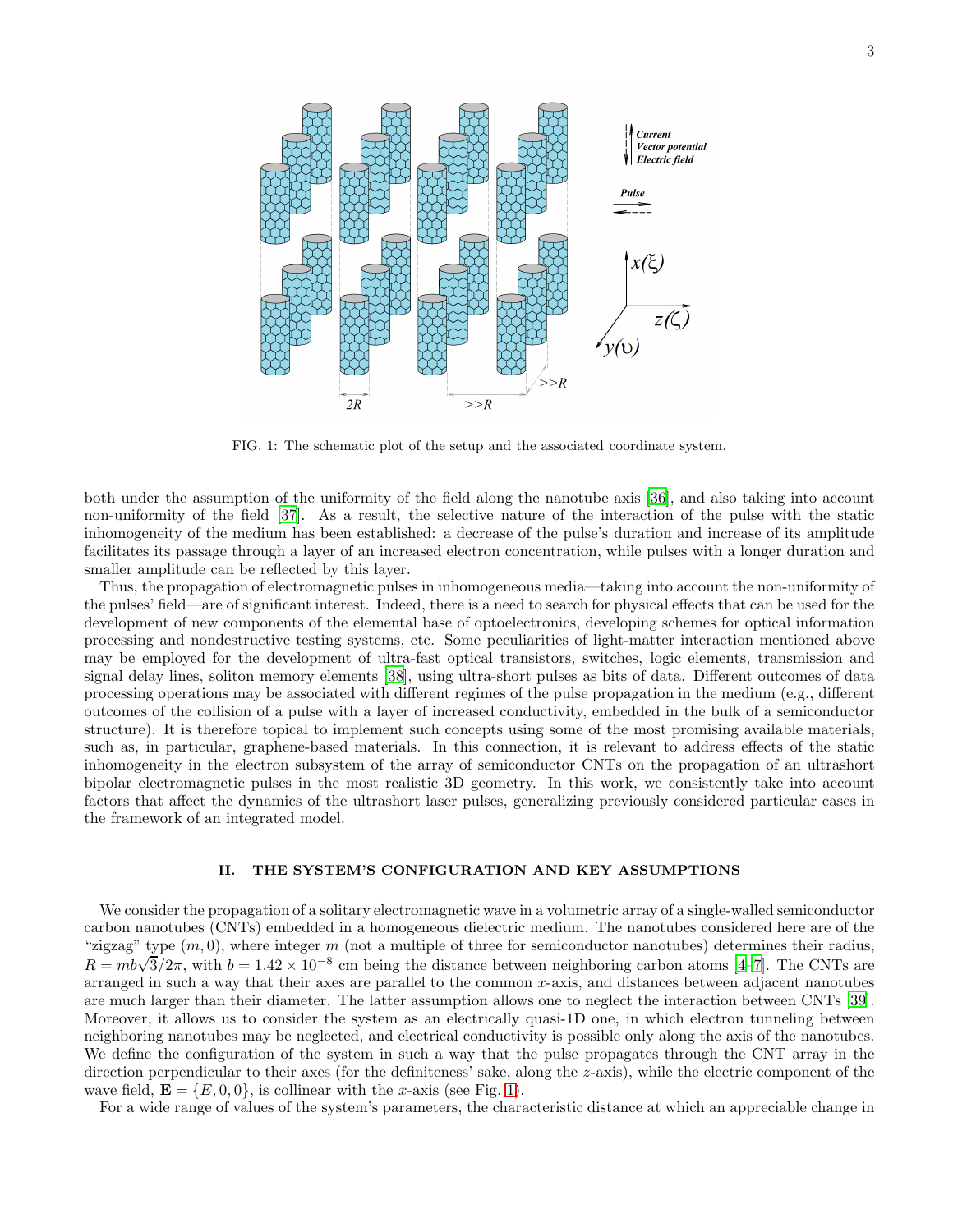the field of a bipolar electromagnetic pulse occurs, is significantly greater than both the distance between neighboring nanotubes and the length of the conduction-electron's path along the axis of the nanotubes. On the other hand, with the nanotube radius  $R \approx 5.5 \times 10^{-8}$  cm and  $m = 7$ , the characteristic distance between the nanotubes, sufficient to exclude the overlap of the electron wave functions of adjacent ones, i.e., substantially exceeding R, may still be negligibly small in comparison with the wavelength  $\lambda$  of the electromagnetic radiation. In particular, this assumption is definitely valid for the infrared radiation, with  $\lambda > 1 \mu m$ . Under this condition, the nanotube array, which is a discrete structure at the microscopic level, may nevertheless be considered as a quasi-uniform medium for the propagation of electromagnetic waves. In this case, for length scales comparable to the pulse's dimensions, the array of CNTs may be considered as a uniform continuous medium. In other words, the electromagnetic field in the system—specifically, ultra-short pulses carried by the infrared wavelength—are not affected by the discrete structure in the medium, there being no scattering (or even recurrent scattering) of electromagnetic radiation on inhomogeneities or irregularities of the CNT volumetric array. Of course, the scattering will appear in the framework of a microscopic theory (see, e.g., Ref. [\[40\]](#page-14-25)), which should be a subject for a separate work.

Another assumption that we adopt here concerns the time duration of the electromagnetic pulse,  $T_S$ , the relaxation time of the conduction current along the nanotube axis,  $t_{rel}$ , and also the time of the observation of the light propagation in the system,  $t$  —we assume  $T_S \ll t < t_{rel}$ . If this condition is met, it is possible to neglect field decay, thus enabling the collisionless approximation in describing the lossless evolution of the field [\[12\]](#page-14-7).

# III. GOVERNING EQUATIONS

Given the orientation of the coordinate system relative to the nanotube axis, as defined in Fig. [1,](#page-2-0) the electron energy spectrum for CNTs takes the form [\[31,](#page-14-15) [32\]](#page-14-16)

<span id="page-3-2"></span>
$$
\epsilon(p_x, s) = \gamma_0 \sqrt{1 + 4 \cos \left(p_x \frac{d_x}{\hbar}\right) \cos \left(\pi \frac{s}{m}\right) + 4 \cos^2 \left(\pi \frac{s}{m}\right)},\tag{1}
$$

where the electron quasimomentum is  $\mathbf{p} = \{p_x, s\}, s = 1, 2, ..., m$  being an integer characterizing the momentum quantization along the perimeter of the nanotube, with  $m$  being the number of hexagonal carbon cycles which form the circumference of the CNT,  $\gamma_0$  is the overlap integral, and  $d_x = 3b/2$ .

# A. Equation for the vector potential

The electromagnetic field in the CNT array is governed by Maxwell's equations [\[41](#page-14-26), [42\]](#page-14-27), from which, taking into account the Lorentz gauge condition, we obtain the wave equation for the spatiotemporal evolution of the vector field potential:

<span id="page-3-0"></span>
$$
\frac{\varepsilon}{c^2} \frac{\partial^2 \mathbf{A}}{\partial t^2} - \frac{\partial^2 \mathbf{A}}{\partial x^2} - \frac{\partial^2 \mathbf{A}}{\partial y^2} - \frac{\partial^2 \mathbf{A}}{\partial z^2} = \frac{4\pi}{c} \mathbf{j},\tag{2}
$$

with  $\mathbf{A} = \{A, 0, 0\}$ , where  $\mathbf{j} = \{j, 0, 0\}$  is the current density, c the speed of light in vacuum, and  $\varepsilon$  the average relative dielectric constant of the medium (see, e.g., Refs. [\[27,](#page-14-13) [29](#page-14-28)[–32\]](#page-14-16)).

We emphasize that the system under consideration has a nonzero electric conductivity only along the  $x$ –axis, while in the  $(y, z)$  plane the current is absent due to the negligible coupling between neighboring nanotubes. Thus, since the second and third components of the conduction current j are zero, Eq. [\(2\)](#page-3-0) admits the existence of zero solutions for the second and third components of the vector potential. We use this fact to define the vector potential as being collinear to axes of the nanotubes.

The conduction current density j along the nanotube axis is determined by applying the approach used in Refs. [\[43](#page-14-29), [44\]](#page-15-0), which yields

<span id="page-3-1"></span>
$$
j = 2e \sum_{s=1}^{m} \int_{-\pi\hbar/d}^{\pi\hbar/d} v_x f(p_x, s) dp_x,
$$
\n(3)

where  $e < 0$  is the electron charge,  $v_x$  is the electron velocity and  $f(p_x, s)$  is the electron distribution function with respect to quasimomenta  $p_x$  and numbers s characterizing the quantization of the electron's momentum along the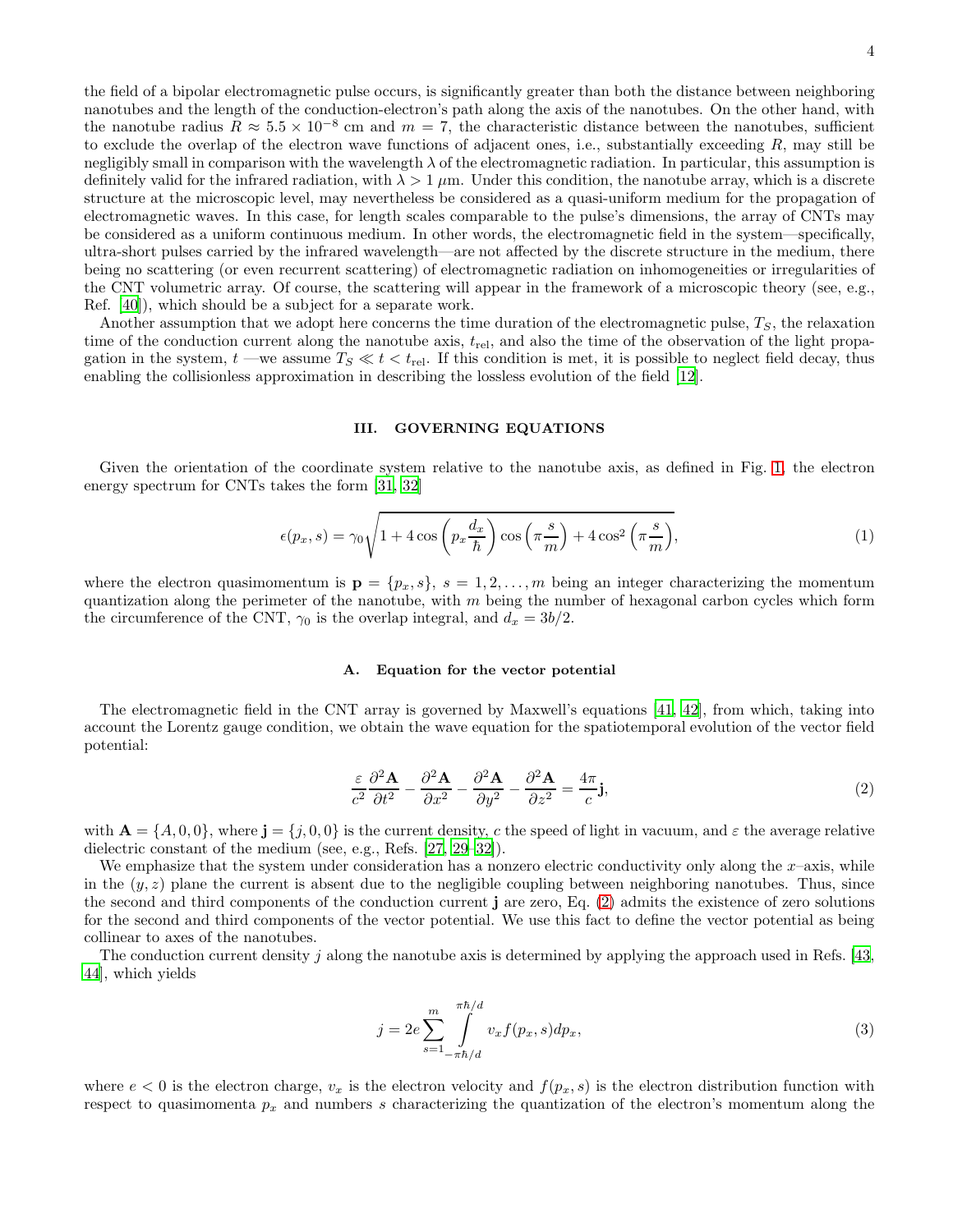perimeter of a nanotube. The integration over the quasimomentum in Eq. [\(3\)](#page-3-1) is carried out within the first Brillouin zone.

Using the expression for the electron energy [\(1\)](#page-3-2) to determine their velocity as  $v_x = \partial \epsilon (p_x, s)/\partial p_x$ , and taking into account the electron distribution  $f(p_x, s)$  according to the Fermi–Dirac statistics, we derive from Eq. [\(3\)](#page-3-1), an expression for the current density (for more details see Ref. [\[32\]](#page-14-16)):

<span id="page-4-0"></span>
$$
j = -en\frac{d_x}{\hbar}\gamma_0 \sum_{r=1}^{\infty} G_r \sin\left[r\frac{d_x}{\hbar}\left(A\frac{e}{c} + e\int_0^t \frac{\partial \phi}{\partial x} dt'\right)\right],\tag{4}
$$

where  $n = n(x, y, z, t)$  is the local value of the concentration of conduction electrons,  $\phi$  is the scalar potential (selfconsistent equations for the quantities n and  $\phi$  are derived in Sec. III.B and Sec. III.C, respectively), and coefficients  $G_r$  are given by

<span id="page-4-3"></span>
$$
G_r = -r \frac{\sum_{s=1}^m \frac{\delta_{r,s}}{\gamma_0} \int_{-\pi}^{+\pi} \cos(r\kappa) \left\{ 1 + \exp\left[\frac{\theta_{0,s}}{2} + \sum_{q=1}^\infty \theta_{q,s} \cos(q\kappa)\right] \right\}^{-1} \mathrm{d}\kappa}{\sum_{s=1}^m \int_{-\pi}^{+\pi} \left\{ 1 + \exp\left[\frac{\theta_{0,s}}{2} + \sum_{q=1}^\infty \theta_{q,s} \cos(q\kappa)\right] \right\}^{-1} \mathrm{d}\kappa}.
$$
 (5)

Here  $\theta_{r,s} = \delta_{r,s}(k_BT)^{-1}$ , while T is the temperature,  $k_B$  the Boltzmann constant, and  $\delta_{r,s}$  are coefficients of the Fourier decomposition [\[45\]](#page-15-1) of spectrum [\(1\)](#page-3-2):

$$
\delta_{r,s} = \frac{d_x}{\pi \hbar} \int_{-\pi \hbar/d_x}^{-\pi \hbar/d_x} \epsilon(p_x, s) \cos\left(r \frac{d_x}{\hbar} p_x\right) dp_x.
$$
\n(6)

The evolution of the vector potential of the field in the system is determined by the projection of Eq. [\(2\)](#page-3-0) onto the nanotube axis, which, taking into account expression [\(4\)](#page-4-0) and after introducing dimensionless variables, takes the following form:

<span id="page-4-1"></span>
$$
\frac{\partial^2 \Psi}{\partial \tau^2} - \left( \frac{\partial^2 \Psi}{\partial \xi^2} + \frac{\partial^2 \Psi}{\partial v^2} + \frac{\partial^2 \Psi}{\partial \zeta^2} \right) + \eta \sum_{r=1}^{\infty} G_r \sin \left[ r \left( \Psi + \int_0^{\tau} \frac{\partial \Phi}{\partial \xi} d\tau' \right) \right] = 0, \tag{7}
$$

where  $\eta = n/n_{\text{bias}} = \eta(\xi, v, \zeta, \tau)$  is the reduced (dimensionless) density of conduction electron,  $n_{\text{bias}}$  is the concentration of conduction electrons in the homogeneous part of the sample in the absence of electromagnetic fields,  $\Psi = A e d_x / (c\hbar)$  is the projection of the scaled vector potential onto the x-axis,  $\Phi = \phi \sqrt{\varepsilon} e d_x / (c\hbar)$  is the dimensionless scalar potential,  $\tau = \omega_0 t/\sqrt{\varepsilon}$  is the scaled time,  $\xi = x\omega_0/c$ ,  $v = y\omega_0/c$  and  $\zeta = z\omega_0/c$  are the scaled coordinates, and

$$
\omega_0 \equiv 2 \frac{|e| d_x}{\hbar} \sqrt{\pi \gamma_0 n_{\text{ bias}}}.\tag{8}
$$

Thus, Eq. [\(7\)](#page-4-1) describes the evolution of the vector potential of the self-consistent electromagnetic field in the CNT array: the field is fully determined by the density of the conduction current [see Eq. [\(2\)](#page-3-0)], and the conduction current is, in turn, affected by the field [see Eq. [\(4\)](#page-4-0)].

#### B. Equation for the electron density

In the general case, the electromagnetic field in the system under consideration is non-uniform in space. Indeed, the field of an ultrashort electromagnetic pulse propagating in an array of nanotubes is localized at each moment in a small (moving) region of space. The non-uniformity is invisible on the scale of the nanotube radius  $\sim 5 \times 10^{-8}$  cm, or even for the distance between neighboring nanotubes  $\sim 10^{-7} - 10^{-6}$  cm. However, it is significant at the wavelength scales of the infrared radiation,  $\lambda \sim 1 \mu m$ .

The spatial non-uniformity of the field along the nanotube axis determines the dependence of the current density on coordinate  $x$ , as it follows from expression  $(4)$  for the current density. Since the total charge in the sample is conserved, and the change in its bulk density  $\rho = en$  obeys the continuity equation  $\nabla \mathbf{j} + \frac{\partial \rho}{\partial t} = 0$  [\[41,](#page-14-26) [42](#page-14-27)], the non-uniformity of the current density causes a temporal change in electron density, as per

<span id="page-4-2"></span>
$$
\frac{\partial n}{\partial t} = -\frac{1}{e} \frac{\partial j}{\partial x}.\tag{9}
$$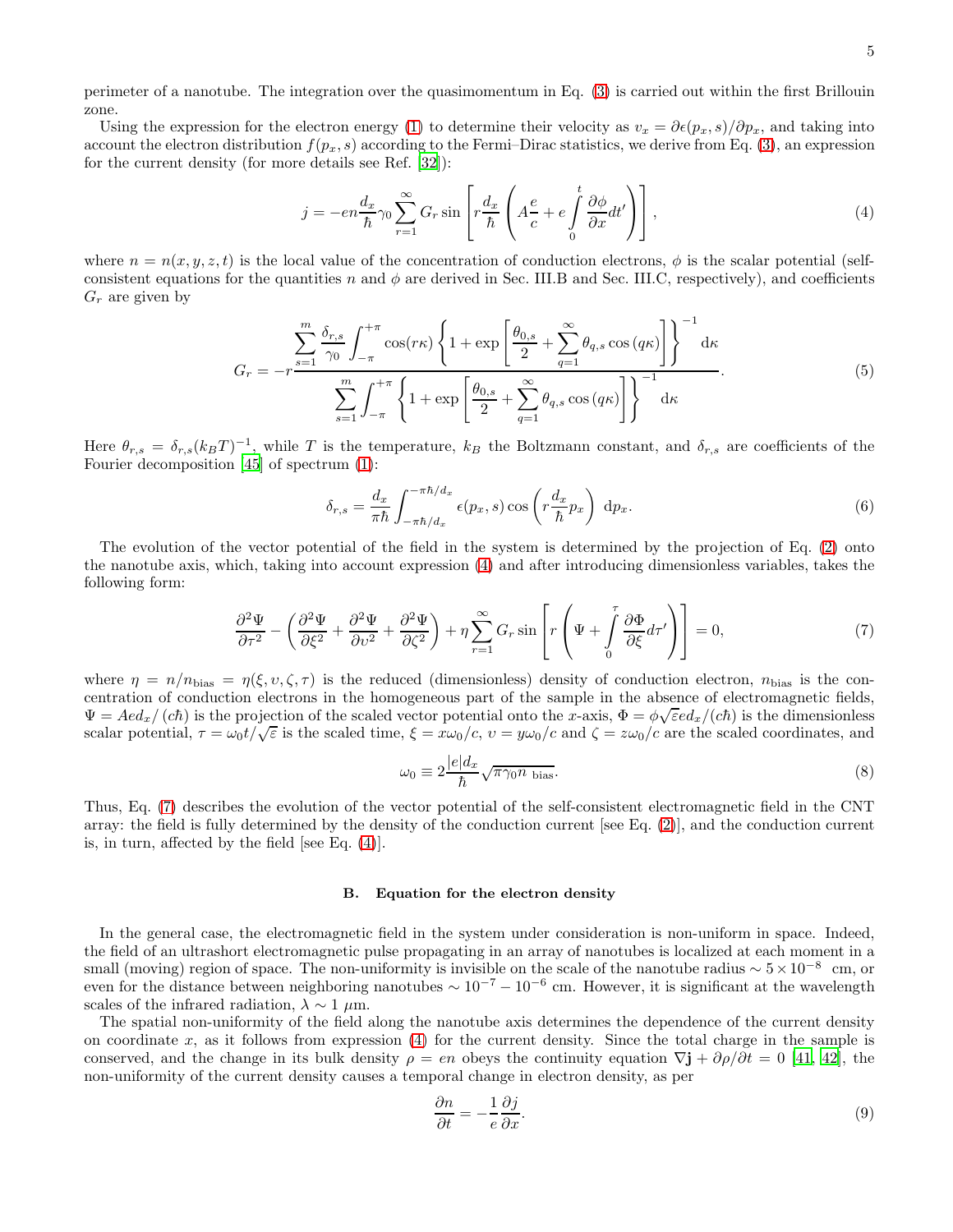We stress that, as the system considered here is supposed to be electrically quasi-one-dimensional, i.e., the conductivity is only effective along the nanotubes axis, given the negligible overlap of the electron wave functions of neighboring nanotubes, the field non-uniformity along directions orthogonal to the nanotube axes does not affect the distribution of the electron concentration in the sample.

Substituting Eq. [\(4\)](#page-4-0) for the projection of the current density onto the axis of nanotubes into Eq. [\(9\)](#page-4-2), and passing to the dimensionless notation (the same as in Ref. [\[32\]](#page-14-16)), we obtain an equation governing the evolution of the electron concentration under the action of the electromagnetic pulse:

<span id="page-5-1"></span>
$$
\frac{\partial \eta}{\partial \tau} = \alpha \sum_{r=1}^{\infty} G_r \frac{\partial}{\partial \xi} \left\{ \eta \sin \left[ r \left( \Psi + \int_{0}^{\tau} \frac{\partial \Phi}{\partial \xi} d\tau' \right) \right] \right\},\tag{10}
$$

with  $\alpha \equiv d_x \gamma_0 \sqrt{\varepsilon}/c\hbar$ , the other quantities being defined in Eq. [\(7\)](#page-4-1).

#### C. Equation for the scalar potential field

The system as a whole being electro-neutral, the redistribution of the electron concentration in the sample, due to the action of the non-uniform field along the axis of the nanotubes, is equivalent to appearance of regions of high and low electron concentration relative to the initial equilibrium distribution,  $n_0 = n(\xi, v, \zeta, \tau_0)$ , taken (at the the initial time  $\tau_0$ ) prior to the entrance of the an electromagnetic pulse into the sample. Thus, the local concentration of electrons,  $n(\xi, v, \zeta, \tau)$ , may be represented as the sum of the initial equilibrium value  $n_0$  and the concentration of the "additional" charge,  $\delta n(\xi, v, \zeta, \tau) = n - n_0$ , with density  $\delta \rho = e \delta n = e(n - n_0)$ . Note that  $\delta \rho \neq 0$  implies a local imbalance between the negative charge of free electrons and the positive charge of holes. The local imbalanced charge perturbs the distribution of the field according to the driven wave equation for the scalar potential, which follows from Maxwell's equations [\[41](#page-14-26), [42](#page-14-27)]:

<span id="page-5-0"></span>
$$
\frac{\varepsilon}{c^2} \frac{\partial^2 \phi}{\partial t^2} - \left( \frac{\partial^2 \phi}{\partial x^2} + \frac{\partial^2 \phi}{\partial y^2} + \frac{\partial^2 \phi}{\partial z^2} \right) = \frac{4\pi}{\varepsilon} \delta \rho.
$$
\n(11)

Using the same dimensionless notations as above, Eq. [\(11\)](#page-5-0) can be written as

<span id="page-5-2"></span>
$$
\frac{\partial^2 \Phi}{\partial \tau^2} - \left( \frac{\partial^2 \Phi}{\partial \xi^2} + \frac{\partial^2 \Phi}{\partial \nu^2} + \frac{\partial^2 \Phi}{\partial \zeta^2} \right) = \beta(\eta - \eta_0),\tag{12}
$$

where  $\beta = 1/\alpha = c\hbar/(d_x \gamma_0 \sqrt{\varepsilon})$  [see Eq. [\(10\)](#page-5-1)], and  $\eta_0 = n_0/n_{\text{bias}} = \eta(\xi, \nu, \zeta, \tau_0)$  is the dimensionless local value of the concentration of conduction electrons at the initial instant of time in the absence of the field.

Thus, the evolution of the field in the CNT array, taking into account the redistribution of the conduction-electron density, is governed by the system of equations [\(7\)](#page-4-1), [\(10\)](#page-5-1), and [\(12\)](#page-5-2), which provide a self-consistent model for the evolution of the electromagnetic field and electronic subsystem in the array.

#### D. The localization of the electromagnetic pulse

Upon obtaining the numerical solution to equations [\(7\)](#page-4-1), [\(10\)](#page-5-1), and [\(12\)](#page-5-2) it is possible to calculate the electric field, as  $\mathbf{E} = -c^{-1}\partial \mathbf{A}/\partial t - \nabla \phi$  (see, e.g., Refs. [\[41,](#page-14-26) [42\]](#page-14-27)). Taking into account that the vector potential has a nonzero component only along the nanotube axis (see the description of the system configuration above), one can write expressions for the components of the electric field as follows:

<span id="page-5-3"></span>
$$
E_x = E_0 \left( \frac{\partial \Psi}{\partial \tau} + \frac{\partial \Phi}{\partial \xi} \right), \quad E_y = E_0 \frac{\partial \Phi}{\partial v}, \quad E_z = E_0 \frac{\partial \Phi}{\partial \zeta}, \tag{13}
$$

where  $E_0 \equiv -\hbar \omega_0 / e d_x \sqrt{\varepsilon}$ . Thus, the electric field in the CNT array is not, generally, collinear with the nanotube axis. However, the  $y$  and  $z$  components of the electric field, orthogonal to the nanotube axis, do not affect the dynamics of electrons, due to the absence of conductivity of the system in these directions. Thus, only component  $E_x$ , which affects the dynamics of the electronic subsystem, is relevant to the description of the solitary electromagnetic wave. The energy density of this component is

<span id="page-5-4"></span>
$$
I = E_x^2 = I_0 \left(\frac{\partial \Psi}{\partial \tau} + \frac{\partial \Phi}{\partial \xi}\right)^2,\tag{14}
$$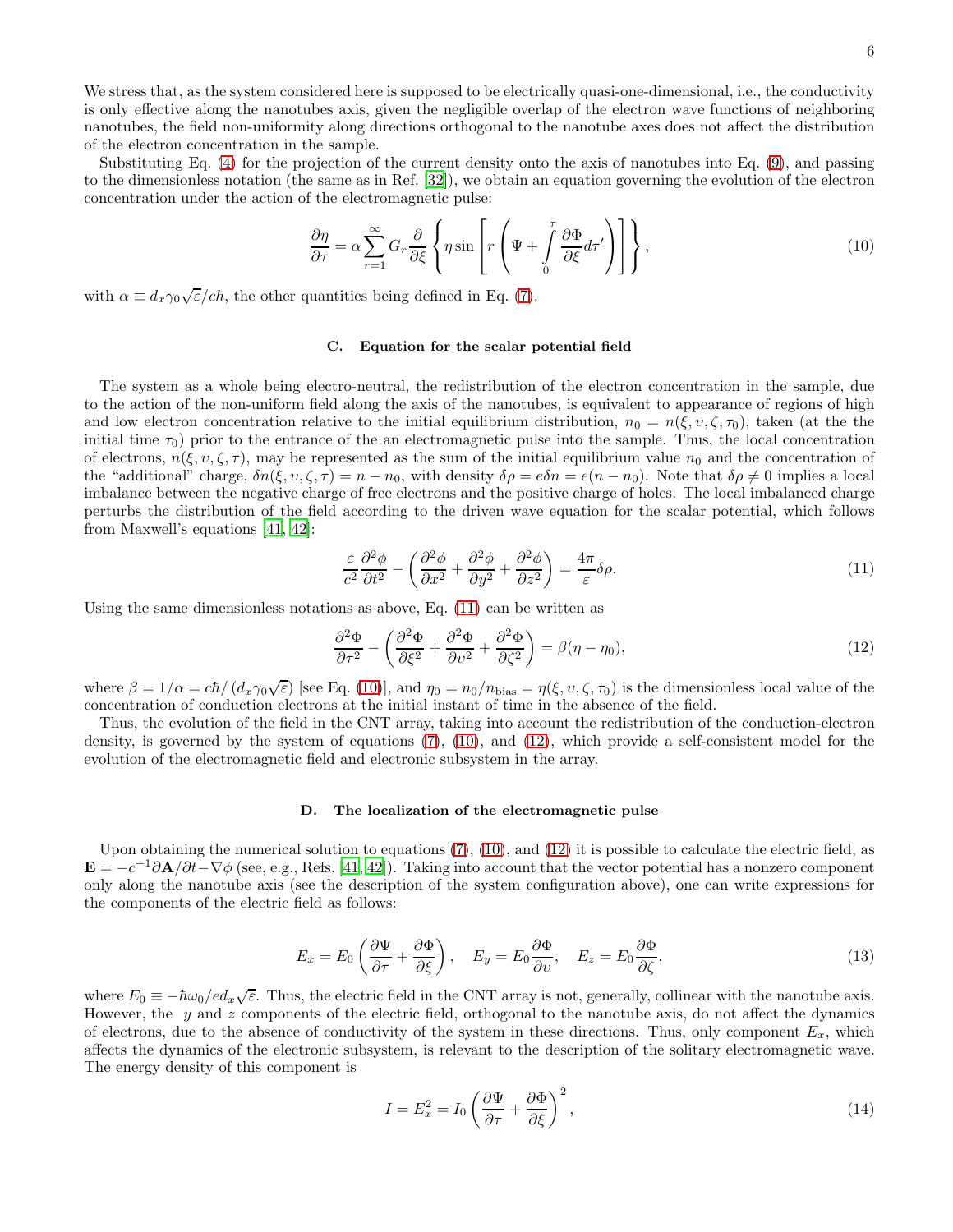

<span id="page-6-0"></span>FIG. 2: The layer of increased concentration of conduction electrons.

where  $I_0 = E_0^2$ , and we have made use of the first expression in Eq. [\(13\)](#page-5-3). The position of a local maxima of this quantity identifies the instantaneous location of the ultrashort electromagnetic pulse.

#### IV. NON-UNIFORMITY OF THE ELECTRON CONCENTRATION

We assume that the CNT array contains a localized inhomogeneity, in the form of a region with an increased concentration of conduction electrons, exceeding the bulk concentration  $n_{bias}$  in the homogeneous sample. As mentioned above, such a local defect can be created by introducing donor impurities at the stage of the fabrication of the sample, subject to the condition of the electro-neutrality of the entire system. Accordingly, the initial electron density (in the absence of an electromagnetic pulse) is  $n_0 = n(\xi, v, \zeta, \tau_0)$ . We stress that, in the absence of the electromagnetic pulse, each segment of the sample is locally electro-neutral, even if the electron concentration is inhomogeneous. Namely, in the region of increased electron density, the hole concentration is higher too, compensating the charge of the free electrons.

We assume that the region of the increased electron concentration is a narrow layer parallel to the nanotube axis, and its thickness  $\delta z_{\rm imp}$  is much smaller than the spatial dimension of the electromagnetic pulse in the direction of its propagation along the z-axis. In addition, we also consider this narrow layer as being indefinitely extended in the  $x$ and  $y$ , as shown in Fig. [2.](#page-6-0)

The respective dimensionless electron concentration in the sample in the absence of the electromagnetic field is approximated by the Gaussian profile (see Ref. [\[37](#page-14-21)]):

<span id="page-6-1"></span>
$$
\eta(\xi, \upsilon, \zeta, \tau_0) = \eta(\zeta) = 1 + \left(\eta^{\max}_{\text{imp}} - 1\right) \exp\left\{-\left(\frac{\zeta}{\delta\zeta_{\text{imp}}}\right)^2\right\},\tag{15}
$$

where  $\eta_{\rm imp}^{\rm max} = n_{\rm imp}^{\rm max}/n_{\rm bias}$ ,  $n_{\rm imp}^{\rm max}$  being the maximum electron concentration in the region of inhomogeneity, and  $\delta \zeta_{\rm imp}$ is a dimensionless parameter determined by the characteristic half-thickness of the region of the increased electron concentration,  $\delta \zeta_{\text{imp}} = \omega_0 \delta z_{\text{imp}}/c$ . The concentration of conduction electrons is assumed to be constant in the  $(x, y)$ plane.

The initial electron density in the system determines the corresponding scalar potential. Taking into account the fact that  $\eta \equiv \eta_0$  holds initially, the right-hand side of Eq. [\(12\)](#page-5-2) vanishes. As a result, Eq. (12) produces a constant solution. Since the scalar potential is always determined up to an arbitrary constant [\[41,](#page-14-26) [42\]](#page-14-27), its initial value may be fixed to be zero:

<span id="page-6-2"></span>
$$
\Phi(\xi, \upsilon, \zeta, \tau_0) = 0,\tag{16}
$$

which we assume to be the initial distribution of the scalar potential in the system.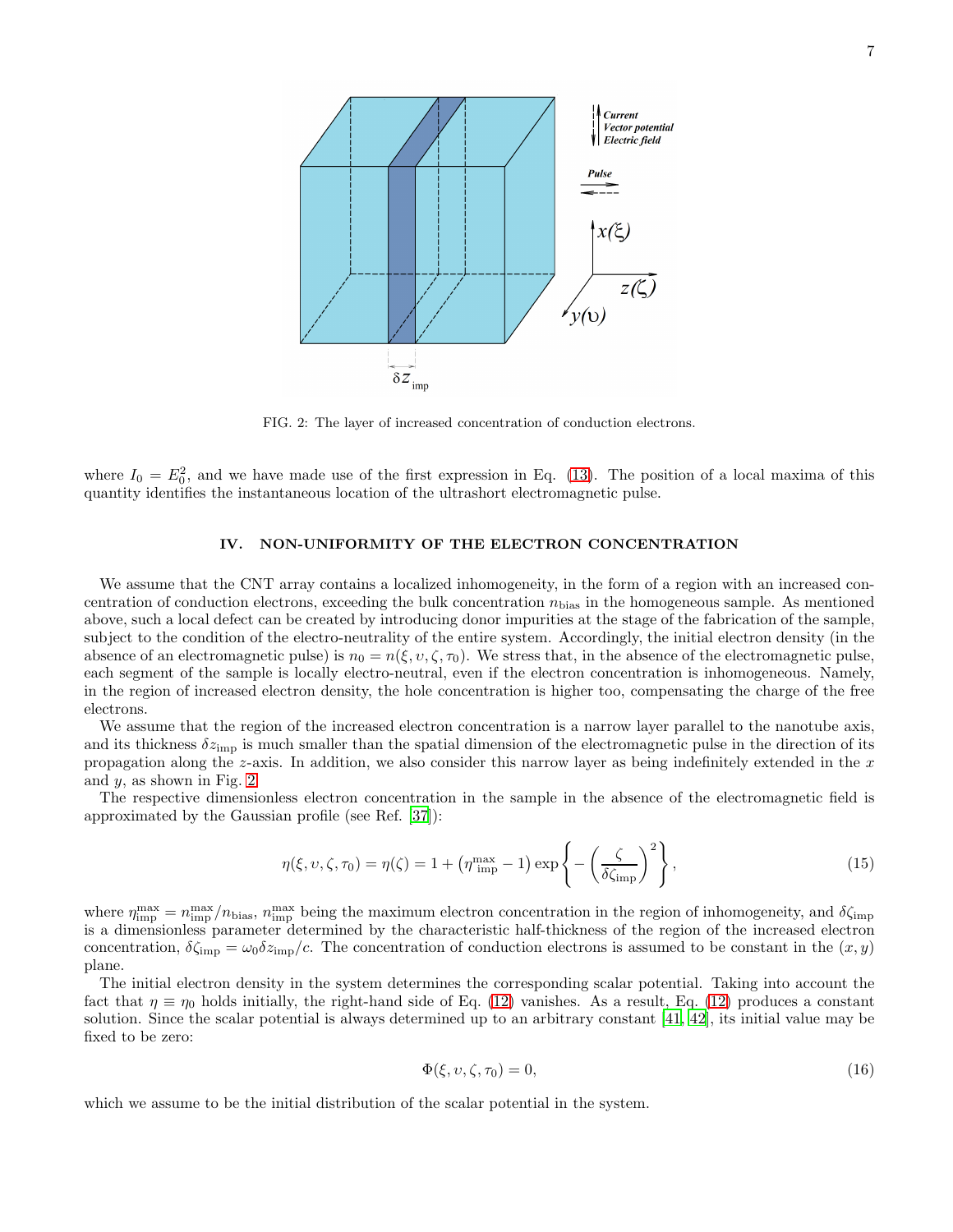# V. THE INITIAL FORM OF THE ELECTROMAGNETIC PULSE

We now assume that the electromagnetic pulse propagates in the array of CNTs, with the ξ-component of the dimensionless vector potential at the initial instant of time  $\tau = \tau_0$  defined as follows:

<span id="page-7-0"></span>
$$
\Psi(\xi, v, \zeta, \tau_0) = \Psi_B(\zeta, \tau_0) \exp\left[ -\frac{(\xi - \xi_0)^2 + (v - v_0)^2}{w_0^2} \right],\tag{17}
$$

where  $\Psi_B(\zeta, \tau_0)$  is the  $\xi$ -component at  $\xi = \xi_0$  and  $v = v_0$ , with  $\xi_0$  and  $v_0$  being dimensionless pulse's coordinates, along the  $\xi$ - and  $v$ -axes, respectively, at the initial instant of time, and the initial transverse half-width  $w_0$  of the pulse.

Profile  $\Psi_B(\zeta, \tau_0)$  is chosen as a breather of the sine-Gordon equation, i.e., a non-topological oscillating soliton [\[46\]](#page-15-2):

<span id="page-7-1"></span>
$$
\Psi_B(\zeta, \tau_0) = 4 \arctan\left\{ \left( \frac{1}{\Omega^2} - 1 \right)^{1/2} \frac{\sin \chi}{\cosh \mu} \right\},\tag{18}
$$

where

<span id="page-7-3"></span>
$$
\chi \equiv \sigma \Omega \frac{\tau_0 - (\zeta - \zeta_0)U}{\sqrt{1 - U^2}},\tag{19}
$$

<span id="page-7-4"></span>
$$
\mu \equiv \sigma \left[ \tau_0 U - (\zeta - \zeta_0) \right] \sqrt{\frac{1 - \Omega^2}{1 - U^2}},\tag{20}
$$

 $U = u/v_0$  is the ratio of the initial propagation velocity u of the electromagnetic pulse (breather) along the  $\zeta$ -axis within the sine-Gordon approximation, and the linear speed of light in the medium,  $v_0 = c/\sqrt{\epsilon}$ . Further,  $\zeta_0$  is the dimensionless coordinate of the breather along the  $\zeta$ -axis at moment  $\tau = \tau_0$ ,  $\Omega < 1$  is a free parameter, which determines the breather's oscillation frequency (scaled by frequency  $\omega_B = \omega_0 \Omega$  in physical units), and  $\sigma = \sqrt{G_1}$ [coefficients  $G_j$  are calculated as per Eq. [\(5\)](#page-4-3)].

The basic argument in favor of the choice of the initial condition in the form of Eqs. [\(17\)](#page-7-0) and [\(18\)](#page-7-1) is that the equation for the vector potential [\(7\)](#page-4-1) may be considered as a non-uniform generalization of the sine-Gordon equation. As the sine-Gordon equation gives rise to breather solutions in the form of Eq. [\(18\)](#page-7-1), it is reasonable to assume the possibility of the propagation of solitary waves in a form close to breathers. This assumption is amply justified by results reported in Refs. [\[27](#page-14-13)[–32\]](#page-14-16). The second factor in Eq. [\(17\)](#page-7-0) corresponds to the Gaussian distribution of the field in the plane  $(\xi, \zeta)$  perpendicular to the propagation direction of the electromagnetic pulse. The choice of the Gaussian distribution for this field is justified by a wide range of applicability of the Gaussian waveforms [\[47](#page-15-3)[–51](#page-15-4)].

The component of the electric field [\(13\)](#page-5-3) along the nanotube axis, taking into account the expression [\(17\)](#page-7-0) at the initial instant of time, has the form of

<span id="page-7-2"></span>
$$
E_x = 4E_0 \frac{\sigma \sqrt{1 - \Omega^2}}{\sqrt{1 - U^2}} \left\{ \frac{\cos \chi \cosh \mu - U \left( \Omega^{-2} - 1 \right)^{1/2} \sin \chi \sinh \mu}{\cosh^2 \mu + (\Omega^{-2} - 1) \sin^2 \chi} \right\}
$$
  
 
$$
\times \exp \left[ -\frac{(\xi - \xi_0)^2 + (v - v_0)^2}{w_0^2} \right].
$$
 (21)

Equations  $(17)$ – $(21)$  describe a short wave packet, consisting of a carrier wave and an envelope. The carrier, which accounts for the internal oscillations [\[27,](#page-14-13) [31](#page-14-15)] of the pulse, is determined by the oscillating behavior of the function sin  $\chi$ , while the envelope accounts for the exponential behavior of the function cosh  $\mu$ . In the case of a few-cycle pulse, variation scales of both the envelope and carrier of the pulse have the same order of magnitude, hence its profile varies periodically with the frequency of the carrier. The pulse given by Eq. [\(21\)](#page-7-2) is categorized as a "bipolar" one, as the sign of this field component changes periodically.

We emphasize that the initial parameters of the electromagnetic pulse at  $\tau = \tau_0$  are given under the assumption that the pulse is still located at a sufficient distance from the inhomogeneity layer, where the scaled concentration of conduction electrons [\(15\)](#page-6-1) is different from 1. From the experimental viewpoint, the effective optical frequency,  $\omega_{\text{opt}}$ , and the characteristic duration of the pulse,  $T<sub>S</sub>$ , are relevant parameters characterizing the shape of the electromagnetic pulse [\[37](#page-14-21)].

The optical frequency  $\omega_{\text{opt}}$  is determined as follows. As said above, the internal vibrations of breather [\(18\)](#page-7-1) are represented by the function sin  $\chi$ . We represent the argument (see Eq. [\(19\)](#page-7-3)) of this function in the form

$$
\chi = \omega_c t_0 + k_{\text{wave}} (z - z_0),\tag{22}
$$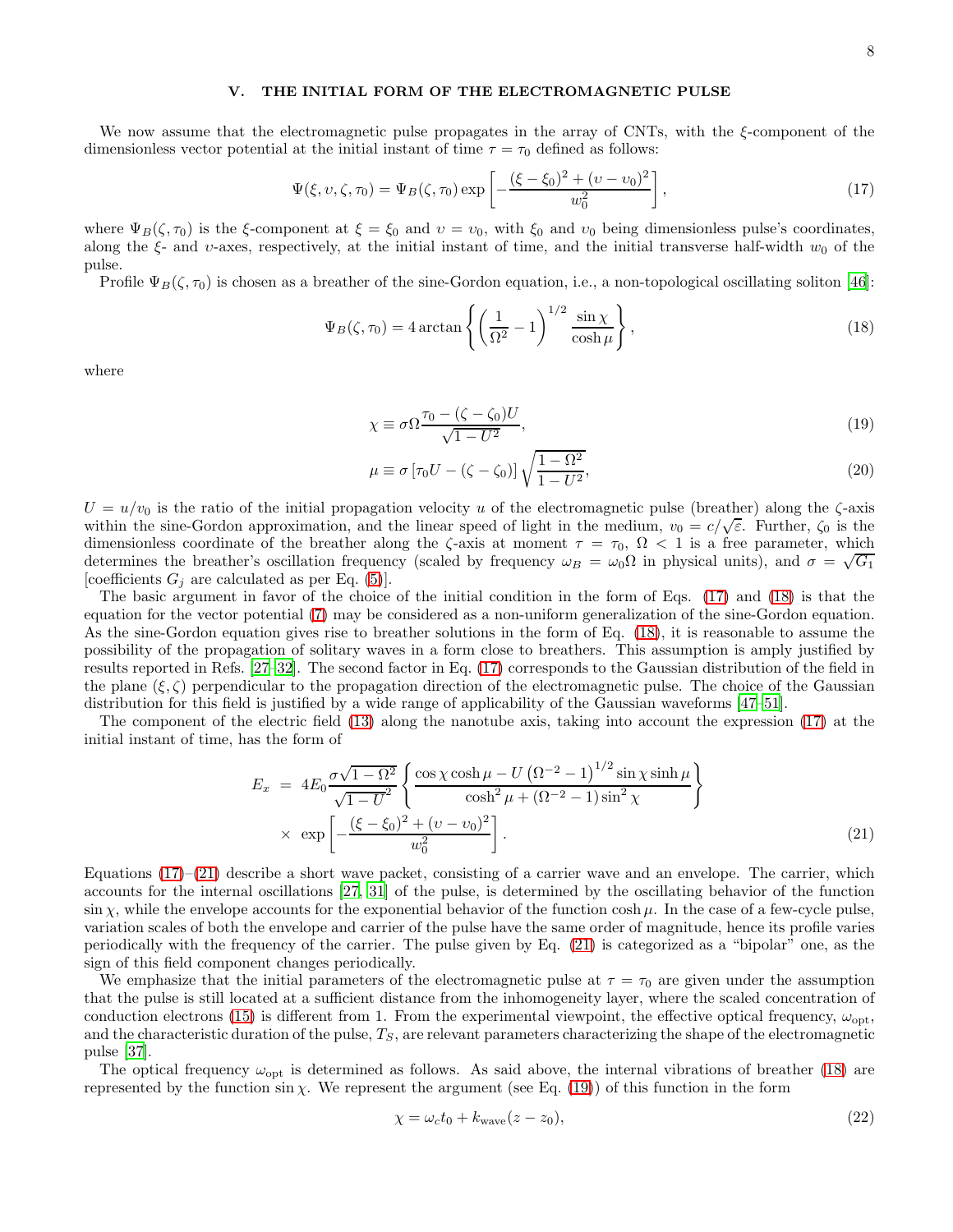where  $k_{\text{wave}}$  is the wave vector. In dimensionless form and using Eq. [\(19\)](#page-7-3), we have:

$$
\chi = \frac{\omega_0}{\sqrt{\varepsilon}} \frac{\sigma \Omega}{\sqrt{1 - U^2}} t_0 - U \frac{\sigma \Omega}{\sqrt{1 - U^2}} (z - z_0).
$$
\n(23)

By comparing Eq. [\(19\)](#page-7-3) and Eq. [\(20\)](#page-7-4), we obtain the following expression for the carrier-wave's frequency:

<span id="page-8-2"></span>
$$
\omega_c = \frac{\omega_0}{\sqrt{\varepsilon}} \frac{\sigma \Omega}{\sqrt{1 - U^2}}.\tag{24}
$$

It must, however, be noticed that frequency  $\omega_c$  coincides with the frequency at which the optical spectrum reaches its maximum in the slowly-varying-envelope approximation only. For few- and single-cycle pulses, the latter frequency is larger than the former, the ratio between them increasing as the number of cycles decreases, up to  $\approx 1.66$ . Further, due to the strong nonlinear behavior, the spectrum is not conserved in the course of the propagation, and the frequency at which it reaches its maximum oscillates. According to Eqs.  $(17)-(21)$  $(17)-(21)$ , i.e., in the framework of the sine-Gordon approximation, the amplitude of the oscillations can reach  $\pm 0.14\omega_c$ .

Duration  $T<sub>S</sub>$  of the electromagnetic pulse (wave packet) with vector potential [\(18\)](#page-7-1) is determined by the factor cosh  $\mu$ . The usual FWHM definition of  $T<sub>S</sub>$  is the time during which the instantaneous amplitude of the "running" envelope, measured at a fixed point, exceeds half of its peak value. In the few-cycle regime, the definition of  $T_S$  should be implemented numerically, using, e.g., the standard deviation. Further, even this standard definition can give rise to ambiguities, as there is some discrepancy between the durations of fields  $\Psi$  and  $E_x$ , the ratio of which may become 1.3 in the single-cycle regime.

Therefore, it is more convenient do define the pulse duration in terms of the slowly-varying-envelope approximation. According to the definition [\(20\)](#page-7-4) of  $\mu$ , the role of the characteristic normalized duration of the pulse may be played by

$$
\tau_S = \frac{1}{\sigma U} \sqrt{\frac{1 - U^2}{1 - \Omega^2}}.
$$
\n
$$
(25)
$$

The fact that  $\tau_S \sim 1/U$  at  $U \to 0$  corresponds to the slowly-varying-envelope approximation limit, the expression for the pulse in this limit being

<span id="page-8-0"></span>
$$
E_{xB} = E_0 \frac{\partial \Psi_B}{\partial \tau} = 4E_0 \frac{\sigma \sqrt{1 - \Omega^2}}{\sqrt{1 - U^2}} \left\{ \frac{\cos \chi \cosh \mu}{\cosh^2 \mu + (\Omega^{-2} - 1)\sin^2 \chi} \right\},\tag{26}
$$

at  $\xi = \xi_0$ ,  $\zeta = \zeta_0$ . It is close to the usual sech-shaped pulse, which would be obtained by neglecting the term sin<sup>2</sup>  $\chi$ in the denominator:

<span id="page-8-1"></span>
$$
E_{x\text{Bsech}} = 4E_0 \frac{\sigma \sqrt{1 - \Omega^2}}{\sqrt{1 - U^2}} \frac{\cos \chi}{\cosh \mu},\tag{27}
$$

but does not coincide with it. Furthermore, an explicit result for the envelope does not follow straightforwardly from Eq. [\(26\)](#page-8-0). Therefore, we opt to define the pulse's width in terms of the sech approximation [\(27\)](#page-8-1). In this case, the ratio between the FWHM duration,  $T<sub>S</sub>$ , and the half width at the maximum value of the sech function, which is precisely  $\tau_S$  in normalized form, is well known to yield the  $2\ln(2+\sqrt{3})$  factor.

Based on these considerations, we obtain the following duration of the electromagnetic pulse:

<span id="page-8-3"></span>
$$
T_S = 2\ln(2+\sqrt{3})\frac{\sqrt{\varepsilon}}{\omega_0 \sigma U} \sqrt{\frac{1-U^2}{1-\Omega^2}}.
$$
\n
$$
(28)
$$

To summarize, the pulse's shape of is fully characterized by the dimensionless speed  $U$  and frequency of internal oscillations  $\Omega$ , which determine the carrier frequency  $\omega_c$  and characteristic duration  $T_S$ .

The number of cycles in the pulse can then be defined as  $N_p = T_S/T_c$ , where  $T_c = 2\pi/\omega_c$  is the period of the carrier wave. Then, according to Eqs. [\(24\)](#page-8-2) and [\(28\)](#page-8-3),

<span id="page-8-4"></span>
$$
N_p = \frac{\ln\left(2 + \sqrt{3}\right)\Omega}{\pi\sqrt{1 - \Omega^2}U}.\tag{29}
$$

It is thus seen that the parameter U essentially defines the few- or sub-cycle character of the pulse, from the slowlyvarying-envelope approximation at  $U \to 0$  to the deeply sub-cycle configuration at  $U \to 1$ . Due to the above-mentioned discrepancy between  $\omega_c$  and the actual maximum of the optical spectrum,  $N_p$  defined as per Eq. [\(29\)](#page-8-4) underestimates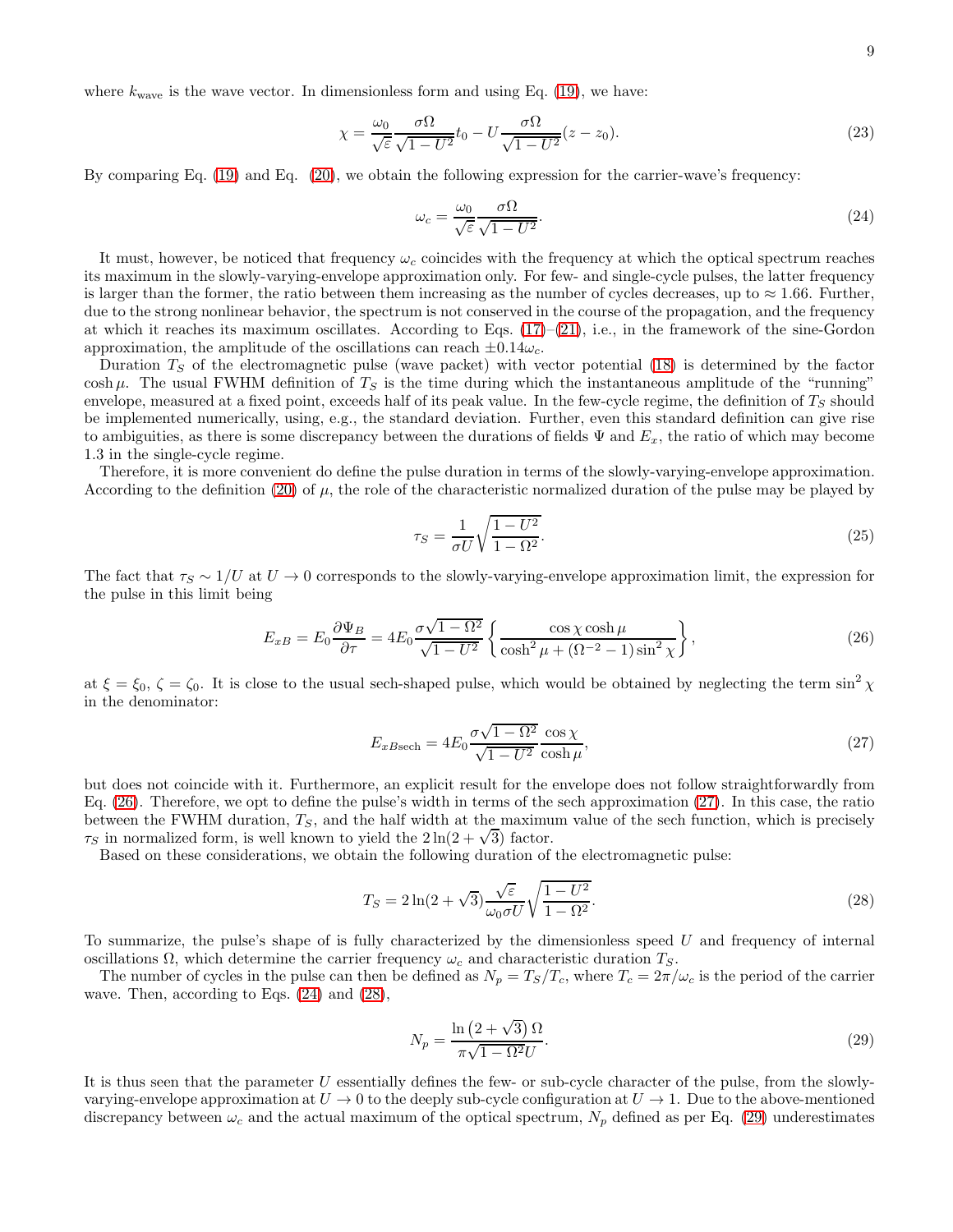the number of optical cycles, by approximately 8% in the limit of the single-cycle regime  $(N_p = 1)$ , which is obtained for  $U = 0.242$ . At  $U \rightarrow 1$ ,  $N_p$  approaches 0.24, while the value computed from the maximum of the optical spectrum is 0.46. Obviously, the concept of the number of cycles is ambiguous in the sub-cycle regime.

In the sub-cycle regime, with  $T_S < T_c$ , the oscillations of sin  $\chi$  cannot be considered as a carrier wave anymore. Then, the central frequency of the pulse is mainly determined by the inverse  $1/T_S$  of its duration, as can be checked by numerically computing the optical spectrum, which amounts to the computation of the Fourier transform of  $E_x$ . Hence, we define the optical frequency as  $\omega_{opt} = \omega_c$  if  $N_p > 1$ , i.e., if  $U < 0.242$ , and  $\omega_{opt} = 2\pi/T_s$  otherwise. The corresponding wavelength in vacuum is  $\lambda_{\text{opt}} = cT_c$  for  $\hat{U} < 0.242$  and  $\lambda_{\text{opt}} = cT_S$  for  $\hat{U} > 0.242$ . It can easily be checked that the maximum value of field  $E_x$  is

<span id="page-9-3"></span>
$$
E_{\text{max}} = 4E_0 \frac{\sigma \sqrt{1 - \Omega^2}}{\sqrt{1 - U^2}},
$$
\n(30)

which increases with U, and diverges at  $U \to 1$ , hence, U may be also considered as a measure of the pulse's peak intensity,  $I_p$ . Within the slowly-varying-envelope approximation,

<span id="page-9-0"></span>
$$
I_p = \frac{c\sqrt{\epsilon}}{8\pi} E_{\text{max}}^2 = \frac{2c\sqrt{\epsilon}E_0^2}{\pi} \frac{\sigma^2 (1 - \Omega^2)}{1 - U^2}.
$$
 (31)

Although the actual intensity depends on the wave's velocity and may differ from this expression, we will use Eq. [\(31\)](#page-9-0) in the few- and subcycle regimes.

### VI. TRANSMISSION AND REFLECTION COEFFICIENTS

As a result of the interaction with the layer of increased electron concentration, the initial electromagnetic pulse is generally split into reflected and transmitted ones. The ratio of the energies of the transmitted and reflected wave packets depends on various parameters, including the initial characteristics of the incident pulse, and also parameters of the scattering layer. To quantify this, we calculate the transmission and reflection coefficients,  $K_{\text{pass}}$  and  $K_{\text{refl}}$ , as per [\[37](#page-14-21)]

<span id="page-9-1"></span>
$$
K_{\text{pass}} = \frac{\int_0^{+\infty} d\zeta \int_{-\infty}^{+\infty} dv \int_{-\infty}^{+\infty} d\xi I(\xi, v, \zeta, \tau_{\infty})}{\int_{-\infty}^{+\infty} d\zeta \int_{-\infty}^{+\infty} dv \int_{-\infty}^{+\infty} d\xi I(\xi, v, \zeta, \tau_{\infty})},
$$
(32)

<span id="page-9-2"></span>
$$
K_{\text{refl}} = \frac{\int_{-\infty}^{0} d\zeta \int_{-\infty}^{+\infty} dv \int_{-\infty}^{+\infty} d\xi I(\xi, v, \zeta, \tau_{\infty})}{\int_{-\infty}^{+\infty} d\zeta \int_{-\infty}^{+\infty} dv \int_{-\infty}^{+\infty} d\xi I(\xi, v, \zeta, \tau_{\infty})}.
$$
(33)

In Eqs. [\(32\)](#page-9-1) and [\(33\)](#page-9-2),  $\tau_{\infty}$  corresponds to any time after the establishment of the stable propagation of the electromagnetic pulse, after its interaction with the layer, when the pulse is already at a sufficiently large distance away from it, so that the field energy density in this layer is negligible in comparison to the maximum energy density of the field, i.e., condition  $I(\xi, v, 0, \tau_{\infty}) \ll I_{\max} \equiv \max \{I(\xi, v, \zeta, \tau_{\infty})\}\$ holds. Coefficient  $K_{\text{pass}}$ , defined as per Eq. [\(32\)](#page-9-1), may be interpreted as the ratio of the energy of the wave packet passing the layer of increased electron concentration to the total field energy in the volume of the sample. Similarly,  $K_{\text{refl}}$ , defined by Eq. [\(33\)](#page-9-2), is the share of the energy of the reflected wave packet in the sum of the energies of the transmitted and reflected packets.

The system considered in this paper is conservative since the collisionless approximation is assumed. Therefore, the energy conservation law imposes constraint

$$
K_{\text{refl}} + K_{\text{pass}} = 1. \tag{34}
$$

Note that, when condition  $I(\xi, v, 0, \tau_{\infty}) \ll I_{\max}$  is satisfied, and also by virtue of the energy conservation law, coefficients  $K_{\mathrm{pass}}$  and  $K_{\mathrm{refl}}$  are time-independent.

If the energy of the wave packet propagating in the original direction significantly exceeds the energy of the wave packet reflected from the inhomogeneity layer, i.e.,  $K_{\text{pass}} \gg K_{\text{refl}}$ , we assume that the pulse has passed through this layer. In the opposite case, when the energy of the reflected wave packet significantly prevails over the energy of the transmitted one, i.e.,  $K_{\text{pass}} \ll K_{\text{refl}}$ , we categorize the pulse as reflected. For certain values of the system's parameters—in particular, at some "threshold" value of the initial peak intensity,  $I_{p_{thr}}$ , of the incident pulse—it may split in two wave packets with approximately equal energies, which propagate in opposite directions after the interaction with the inhomogeneity layer, thereby corresponding to  $K_{\text{pass}} \approx K_{\text{refl}}$ .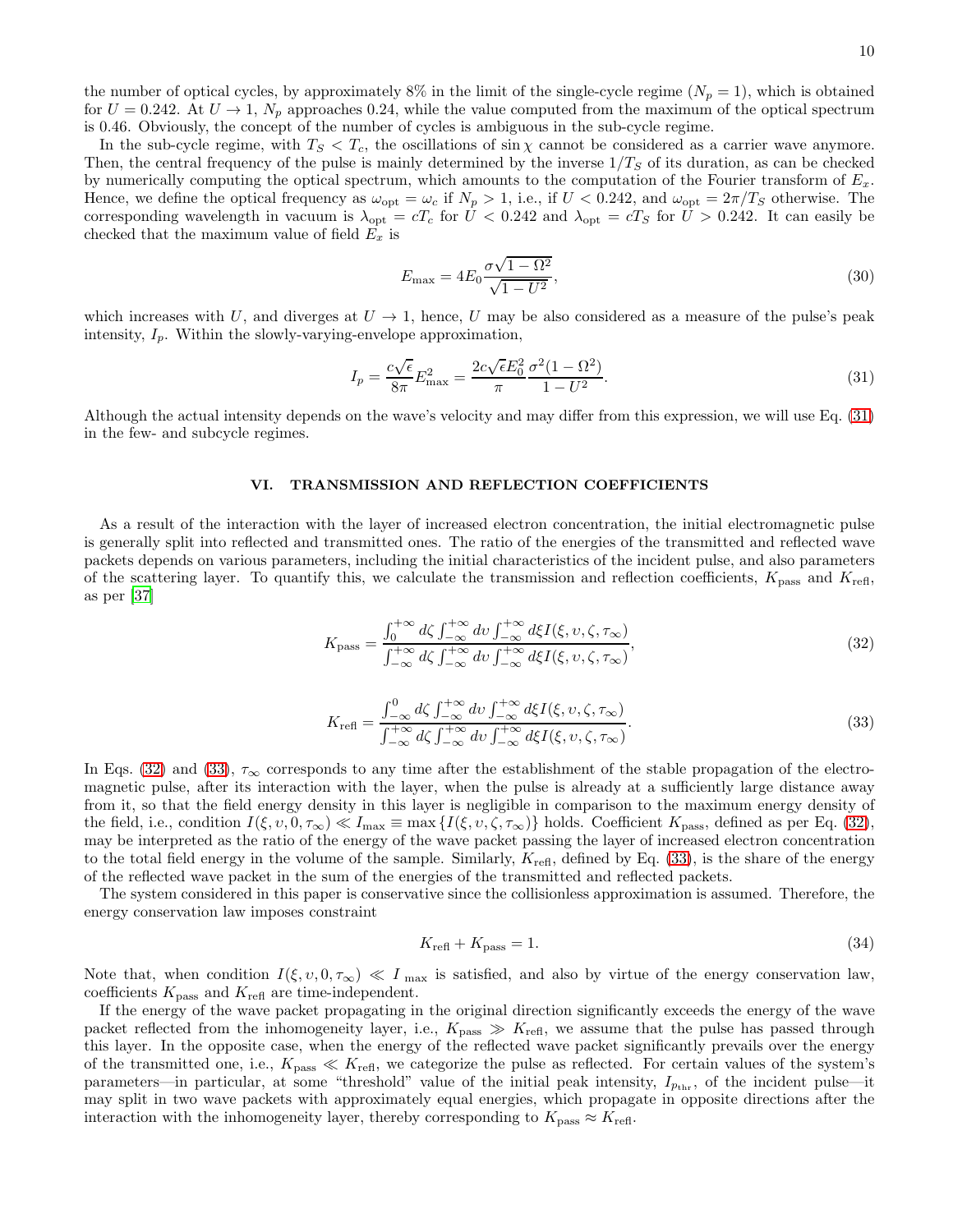# VII. NUMERICAL ANALYSIS AND DISCUSSION OF THE RESULTS

#### A. System parameters

For modeling, we used the following realistic values of the parameters of CNTs of the zig-zag type  $(m, 0)$ :  $m = 7$ ,  $\gamma_0 = 2.7 \text{ eV}, b = 1.42 \times 10^{-8} \text{ cm}, d_x \approx 2.13 \times 10^{-8} \text{ cm}, n_{\text{bias}} = 10^{18} \text{ cm}^{-3}$ . We assume that the CNT array is embedded in a dielectric matrix, and the resulting effective dielectric constant of the system is  $\varepsilon = 4$ , the calculation of coefficients  $G_r$  given by Eq. [\(5\)](#page-4-3) in the expression for the conduction current density [\(4\)](#page-4-0) is performed for temperature  $T = 293$  K (see, for example, Refs. [\[32](#page-14-16), [37](#page-14-21)]).

We note that the use of the collisionless approximation (which makes it possible to neglect dissipative effects, as mentioned above) is justified when the evolution time interval is smaller than the relaxation time  $t_{rel}$ . In the course of the respective time,  $t_{rel} \simeq 10^{-11}$  s, the electromagnetic pulse passes distance  $z \le ct_{rel}/\sqrt{\varepsilon} \simeq 0.15$  cm.

When simulating the interaction of the pulse with a layer of the increased electron concentration, we vary values of the parameters within a wide range. In particular, parameter  $\eta_{\rm imp}^{\rm max} = n_{\rm imp}^{\rm max}/n_{\rm bias}$ , corresponding to the maximum concentration of electrons in the inhomogeneity layer, ranges from 2 to 100. Next, the layer's dimensionless thickness,  $\delta \zeta_{\rm imp}$ , is varied between 0.05 to 0.5. Parameter U of the electromagnetic pulse approaching the layer is chosen in the interval of  $U \in (0.5; 0.999)$ . We note that, at velocities  $U < 0.5$ , in the course of time  $\sim t_{\text{rel}}$ , the pulse passes a negligible distance, which is much smaller than its own spatial width along the  $\zeta$ -axis. Velocities corresponding to  $U > 0.999$  are not considered here because of limitations imposed by the numerical scheme.

Frequency  $\Omega$  of the internal vibrations of the breather-like electromagnetic pulse is varied in the interval of  $\Omega \in$  $(0.1; 0.9)$ . As it decreases, the width of the pulse along the  $\zeta$ -axis decreases too, although for  $\Omega \leq 0.5$  the corresponding change of the pulse's profile is insignificant. At  $\Omega > 0.7$ , the width of the pulse becomes comparable with dimensions of the numerical grid, which was chosen in accordance with the characteristic size of real samples of CNT arrays. Lastly, transverse width  $w_0$  of the pulse is varied between 0.5 and 2.0, which leads to no qualitative difference in the character of the interaction of the electromagnetic pulse with the region of increased electron concentration.

#### B. Scenarios for the interaction of the electromagnetic pulse with a layer of increased electron concentration

Equations [\(7\)](#page-4-1), [\(10\)](#page-5-1), and [\(12\)](#page-5-2) do not admit analytical solutions, therefore we carried out numerical simulations to study the propagation of the electromagnetic pulse in the CNT array. To solve this system of equations with initial conditions [\(15\)](#page-6-1), [\(16\)](#page-6-2), and [\(17\)](#page-7-0), we used an explicit finite-difference three-layer scheme of the "cross" type described in Refs. [\[52](#page-15-5)[–54\]](#page-15-6), which was adapted by us for the 3D model, using the approach developed in Ref. [\[37](#page-14-21)]. Here, we do not describe it in detail, as the numerical scheme and the computational algorithm are similar to those presented in a detailed form in Ref. [\[37\]](#page-14-21) for the 2D geometry. As a result of the computations, we have found fields  $\Psi(\xi, v, \zeta, \tau)$ ,  $\eta(\xi, v, \zeta, \tau)$ , and  $\Phi(\xi, v, \zeta, \tau)$ , and also calculated the distribution of the field energy density at each instant of time, using Eq.  $(14)$ .

The simulations reveal that, depending on values of certain system's parameters, different scenarios of the interaction of the ultrashort pulse with the layer of increased electron concentration are possible. The pulse may either pass the layer or bounce back from it. Control parameters, whose values determine the result of the interaction, are characteristics of the electromagnetic pulse (in particular, the speed at which it is approaching the inhomogeneity layer) and of the layer itself (its thickness and the concentration of conduction electrons in it). Passing the layer is facilitated both by the increase in the peak intensity of the incident pulse, and by the decrease in the thickness of the layer and concentration of electrons in it. In fact, similar scenarios of the interaction of the pulse with the layer are produced by varying all control parameters.

In what follows, we present a number of key results for the propagation of the ultrashort pulse in the inhomogeneous CNT array for different values of parameters of the pulse and inhomogeneity layer. Figures [3](#page-11-0) and [4](#page-11-1) display the results for the ultrashort pulse interacting with the layer at different values of the pulse's parameter  $U$ , while other parameters remain constant: the dimensionless frequency of internal oscillations is  $\Omega = 0.5$ , transverse pulse's width  $w_0 = 1.75$ , and characteristics of the inhomogeneity layer  $\eta_{\rm imp}^{\rm max} = 30, \delta \zeta_{\rm imp} = 0.1$ .

Figure [3](#page-11-0) illustrates the passage of the electromagnetic pulse through the layer of increased electron concentration. The temporal narrowness of the incident pulse and its peak intensity are determined by  $U = 0.99$ . The duration of such a pulse is  $T_S \simeq 12.8 \times 10^{-15}$  s (see Eq. [\(28\)](#page-8-3)), which corresponds to the optical frequency  $\omega_{\text{opt}} \simeq 4.9 \times 10^{14} \text{ s}^{-1}$ , and wavelength  $\lambda_{\text{opt}} \simeq 2.8 \mu \text{m}$ , at the lower limit of the mid-infrared band. The maximum amplitude of the electric field of the pulse is  $E_{\text{max}} \simeq 8.6 \times 10^4$  statvolt/cm  $\simeq 2.6 \times 10^9$  V/m, which follows from Eq. [\(30\)](#page-9-3). This electric-field amplitude corresponds to a peak intensity  $I_p \simeq 1.76 \times 10^{19}$  erg·cm<sup>2</sup>·s<sup>-1</sup>  $\simeq 1.76$  TW/cm<sup>2</sup>.

Figure [3](#page-11-0) shows the distribution of the energy density of the electric field  $I(\xi, v_0, \zeta, \tau)$  (see Eq. [\(14\)](#page-5-4)) in the crosssection  $(\xi, \zeta)$  (at  $v = v_0$ ), at different values of the dimensionless time,  $\tau = \omega_0 t / \sqrt{\varepsilon}$ . The energy density of the electric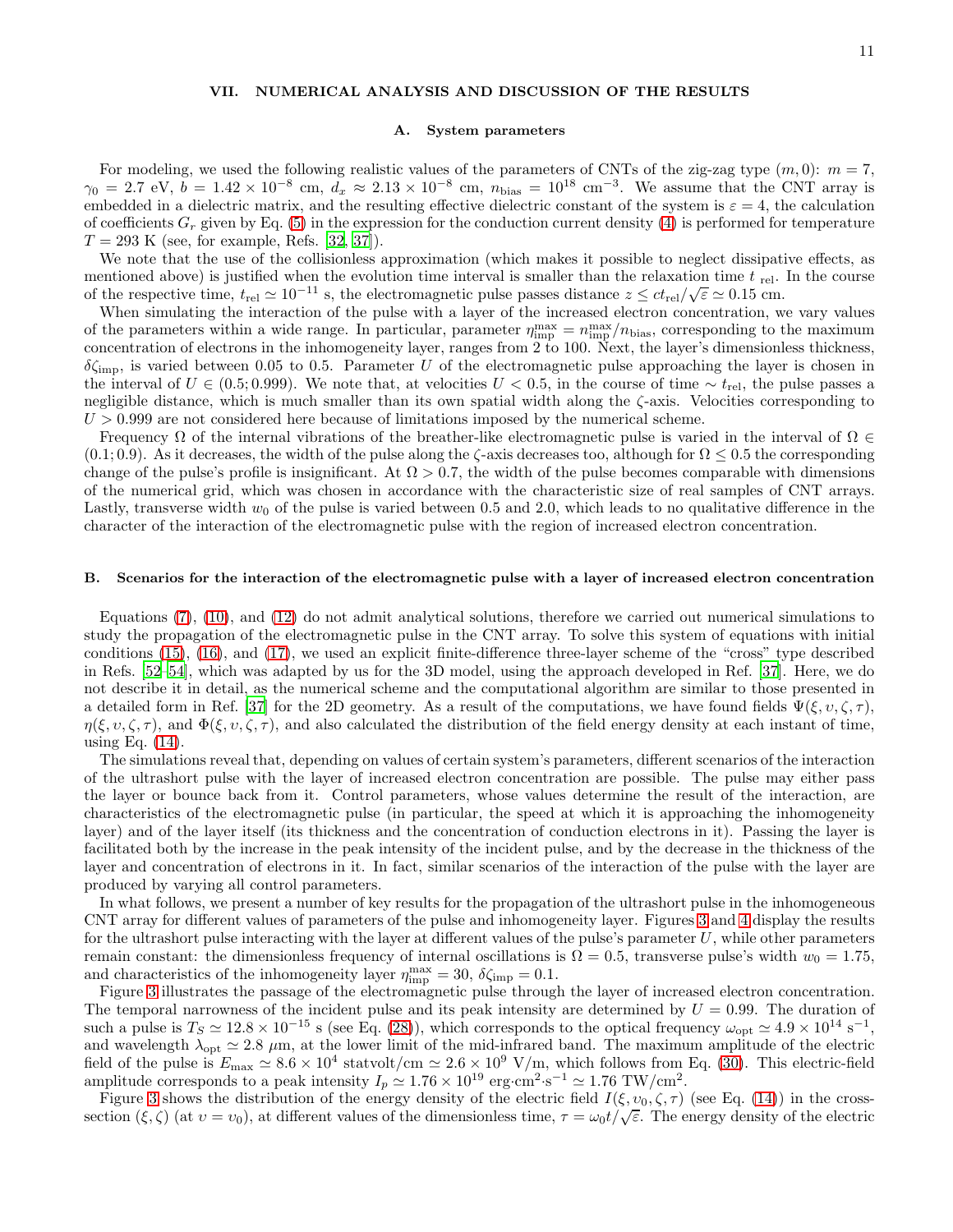

<span id="page-11-0"></span>FIG. 3: Distribution of the energy density of the electric field  $I(\xi, v_0, \zeta, \tau)$  in the array of nanotubes at various moments of dimensionless time  $\tau = \omega_0 t/\sqrt{\varepsilon}$ , in the course of the passage of the laser pulse through the layer of high electron concentration, located at  $\zeta = 0$ : (a)  $\tau = 0$ , (b)  $\tau = 3.0$ , (c)  $\tau = 6.0$ , (d)  $\tau = 9.0$ . Dimensional coordinates  $\xi = x\omega_0/c$  and  $\zeta = z\omega_0/c$  are plotted along the horizontal and vertical axes. Values of  $I/I_0$  are mapped with the help of the color scale, yellow and blue areas corresponding, respectively, to the maximum and minimum values of the energy density.



<span id="page-11-1"></span>FIG. 4: The distribution of the energy density of the electric field,  $I(\xi, v_0, \zeta, \tau)$  in the array of nanotubes at different values of dimensionless time  $\tau$ , when the laser pulse is reflected from the layer of increased electron concentration placed at  $\zeta = 0$ : (a)  $\tau = 0$ , (b)  $\tau = 3.0$  $\tau = 3.0$  $\tau = 3.0$ , (c)  $\tau = 6.0$ , (d)  $\tau = 9.0$ . The notation is the same as in Fig. 3.

field is represented by ratio  $I/I_0$ , using a suitable colormap, with blue and yellow areas corresponding, respectively, to minimum and maximum values. For values of the system's parameters selected above, the unit along the  $\xi$ - and  $\zeta$ -axes corresponds to distance  $\simeq 4.2 \times 10^{-4}$  cm. Note that we show the distribution of  $I/I_0$  only in the cross-section  $(\xi, \zeta)$  (for  $v = v_0$ ), as the pattern of the distribution of the energy density in the cross-section  $(v, \zeta)$  is quite similar.

It can be seen from Fig. [3](#page-11-0) that the electromagnetic pulse after interacting with the inhomogeneity layer passes it and continues to stably propagate in the medium in the original direction. Note that in this case, only a negligible fraction of the initial electromagnetic pulse is reflected, in the form of a wave packet with a small amplitude propagating in the opposite direction. The transmission and reflection coefficients in this case are  $K_{\text{pass}} \approx 0.8464$  and  $K_{\text{refl}} \approx 0.1536$ , respectively, satisfying relation  $K_{\text{pass}} \gg K_{\text{refl}}$ , which allows us to speak mainly about the passage of the layer of high electron concentration by the pulse.

Figure [4](#page-11-1) shows the reverse situation, namely the reflection of the electromagnetic pulse, with  $U = 0.80$ , from the layer of increased electron concentration. These values of the parameters of the electromagnetic pulse correspond to duration  $T_S \simeq 6.7 \times 10^{-14}$  s, optical frequency  $\omega_{\text{opt}} \simeq 9.3 \times 10^{13} \text{ s}^{-1}$ , and wavelength  $\lambda_{\text{opt}} \simeq 20 \mu \text{m}$ , in the mid-infrared range, and the maximum of the electric field  $E_{\text{max}} \approx 2.0 \times 10^4$  statvolt/cm $\simeq 6.1 \times 10^8$  V/m, which corresponds to peak intensity  $I_p \simeq 9.75 \times 10^{17} \text{ erg} \cdot \text{sr}^2 \cdot \text{s}^{-1} \simeq 97.5 \text{ GW/cm}^2$ . Similarly to Fig. [3,](#page-11-0) this figure shows the distribution of the energy density of the electric field  $I(\xi, v_0, \zeta, \tau)$  in cross-section  $(\xi, \zeta)$  of the CNT array at various values of dimensionless time  $\tau$ . The electromagnetic pulse, having an insufficiently high initial peak intensity, does not pass this region, bouncing back and propagating in the reverse direction. The respective transmission and reflection coefficients are  $K_{\text{pass}} \approx 0.075$  and  $K_{\text{refl}} \approx 0.9925$ . Relation  $K_{\text{pass}} \ll K_{\text{refl}}$  in this case may be interpreted as satisfying the criterion for the reflection of the laser pulse from the layer of an increased electron concentration.

As shown by the numerical analysis, the possibility of the passage of the electromagnetic pulse through the layer of the high electron concentration depends not only on the peak intensity of the incident pulse, but also on parameters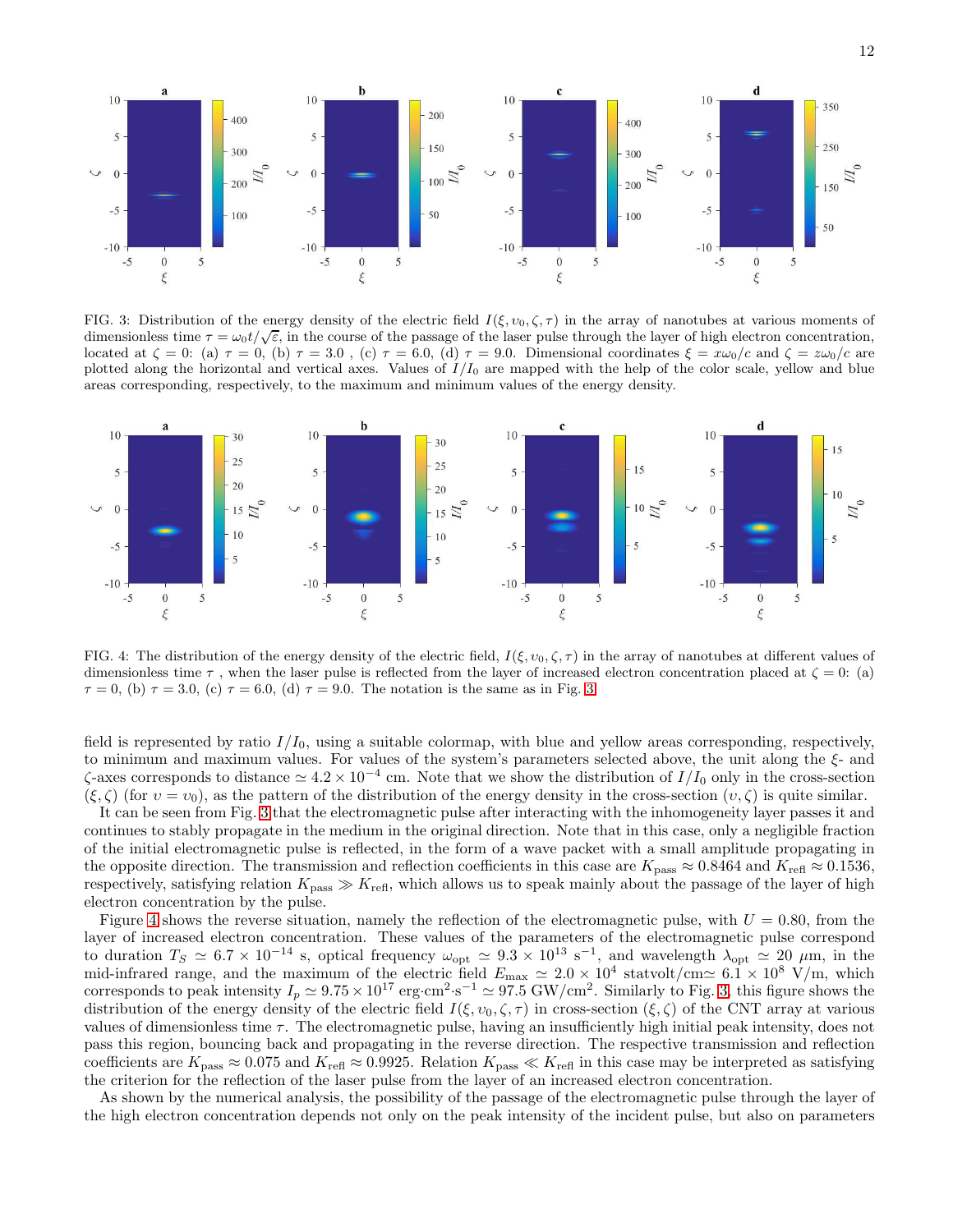

<span id="page-12-0"></span>FIG. 5: Transmission and reflection coefficients,  $K_{\text{pass}}$  and  $K_{\text{refl}}$  (solid and dashed curves, respectively) vs. parameter U, which characterizes the narrowness and intensity strength of the incident electromagnetic pulse when it interacts with the layer of increased electron concentration: (a) for increasing concentration, namely, for  $\delta \zeta_{\rm imp} = 0.1$ : 1 (red) –  $\eta_{\rm imp}^{\rm max} = 20$ , 2 (green)  $-\eta_{\text{imp}}^{\text{max}} = 30$ , 3 (blue)  $-\eta_{\text{imp}}^{\text{max}} = 40$ ; and (b) for increasing values of the layer's thickness, namely, for  $\eta_{\text{imp}}^{\text{max}} = 20$ : 1 (red)  $-\eta_{\text{imp}}^{\text{max}} = 10$  $\delta \zeta_{\rm imp} = 0.10, \ \text{\LARGE{2}} \text{ (green)} - \delta \zeta_{\rm imp} = 0.15, \ \text{\LARGE{3}} \text{ (blue)} - \delta \zeta_{\rm imp} = 0.20.$ 

of the layer, such as its thickness,  $\delta \zeta_{\rm imp}$ , and the maximum reduced concentration of electrons in it,  $\eta_{\rm imp}^{\rm max}$ .

Figure [5](#page-12-0) shows the dependence of the reflection and transmission coefficients of the electromagnetic pulse on parameter  $U$  that determines its initial peak intensity, longitudinal width and duration. As  $U$  increases, the transmission coefficient  $K_{\text{pass}}$  (the solid curve) increases too and, accordingly, the reflection coefficient  $K_{\text{refl}}$  (the dotted curve) decreases. The value  $U = U_{\text{thr}}$  of U is such that the two curves intersect, thereby implying the equality between the transmission and reflection coefficients:

$$
K_{\text{pass}}(U_{\text{thr}}) = K_{\text{refl}}(U_{\text{thr}}). \tag{35}
$$

The latter equation fully defines the threshold value  $U_{\text{thr}}$ . For values of parameters used in Figs. [3](#page-11-0) and [4,](#page-11-1) namely  $\eta_{\text{imp}}^{\text{max}} = 30$  and  $\delta \zeta_{\text{imp}} = 0.1$ , the threshold is  $U_{\text{thr}} \simeq 0.96$ , which corresponds to the peak intensity  $I_{p_{\text{thr}}} \simeq 4.6 \times$  $10^{18} \text{ erg} \cdot \text{cm}^2 \cdot \text{s}^{-1} = 460 \text{ GW/cm}^2$ . At  $U \simeq U_{\text{thr}}$ , the electromagnetic pulse can be divided in two approximately identical wave packets, one of which continues to move in the original direction, while the other bounces back from the layer of increased electron concentration. Calculations show that the transmission coefficient  $K_{\text{pass}}$  increases, and the reflection coefficient  $K_{\text{refl}}$  decreases with the increase of U, while other parameters are kept constant. Further,  $K_{\text{pass}}$  decreases, and  $K_{\text{refl}}$  increases with the increase of any parameter of the inhomogeneity layer, viz.,  $\eta_{\text{imp}}^{\text{max}}$  [see Fig. 5(a)] and  $\delta \zeta_{\text{imp}}$  [see Fig. 5(b)], at a fixed value of U.

Thus, the result of the interaction of the laser pulse with the layer of the increased electron concentration depends on various parameters, including the initial pulse's parameter U, which controls peak intensity  $I_p$ , optical frequency  $\omega_{\text{opt}}$ , duration  $T_S$ , the maximum reduced electron concentration in the inhomogeneity layer,  $\eta_{\text{imp}}^{\text{max}}$ , and the characteristic thickness of this layer,  $\delta \zeta_{\rm imp}$ .

Qualitatively, these dependencies have a simple physical explanation. As can be seen from Eq. [\(4\)](#page-4-0), the current density induced by the pulse is proportional to the conduction electrons concentration. Therefore, with the increase of the carrier concentration of conduction electrons. Therefore, with the increase of the carrier concentration in the impurity band, the current that creates the pulse also increases, i.e., the impurity region becomes more conductive. Even at the level of linearized equations, using the Fresnel formulas for the reflection and transmission coefficients, it is clear that a more conducting medium reflects the electromagnetic wave more efficiently. The obtained dependencies on the speed of the pulses may be qualitatively understood too. As the peak intensity increases, the velocity also increases, reducing the time of the interaction with the impurity band, hence the time available for generating the pulse running in the reverse direction is reduced. Indeed, as can be seen from Eq. [\(31\)](#page-9-0), the higher the intensity, the higher the pulse velocity is. From Eq.  $(27)$ , one can notice that a higher pulse velocity leads to a reduction in the longitudinal width of the pulse, which consequently yields a shorter pulse duration [Eq. [\(28\)](#page-8-3)]. In summary, a decrease in the pulse duration and longitudinal width results in a shorter time interval during which the pulse interacts and passes through the region with an increased electron concentration.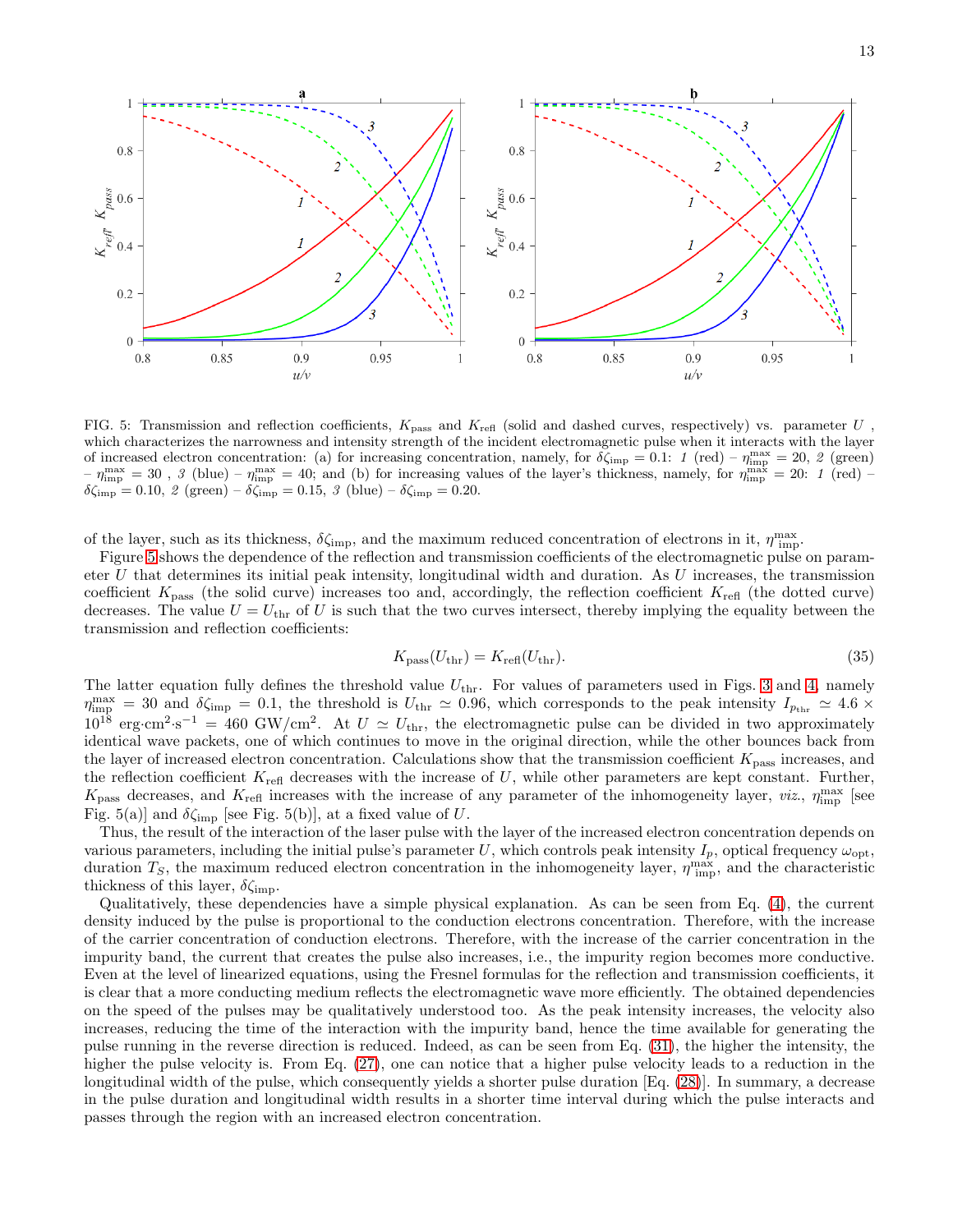Another explanation for the particular pulse dynamics observed in the presence of the layer of inhomogeneity is that a higher peak intensity of the pulse makes it easier to overcome the effective potential barrier induced by the impurity band. In Refs. [\[55,](#page-15-7) [56](#page-15-8)] an energy-based analysis of the interaction between the pulse and a layer of increased electron concentration in a semiconductor is reported. The energy of the soliton, necessary to overcome the effective potential barrier created by the impurity region, was defined through the effective Lagrangian of the soliton in a vicinity of an impurity, in the framework of a model based on an inhomogeneous (perturbed) wave equation of the sine-Gordon type, similar to the governing equation used in the present work. In Refs. [\[55](#page-15-7), [56\]](#page-15-8) it was established that larger values of the pulse's velocity—or, equivalently, of the peak intensity—and smaller values of the pulse duration favor the passage of a pulse through the region of increased conductivity.

In connection to these results, it is relevant to compare them with known results obtained for the 1D sine-Gordon equation with impurities [\[57](#page-15-9)[–60](#page-15-10)]. Conclusions formulated in those works indicate that, colliding with an inhomogeneity, the breather is either attenuated, due to the emission of linear waves, or splits into a kink-antikink pair (note that an essential part of those above results was obtained analytically). The difference demonstrated by our results is related to two central factors: (i) the three-dimensionality of our problem, which modifies the dispersion law, and (ii) the nonlinearity of our medium, represented by multiple sine terms. Because of the nonintegrability of the present model, our quasi-soliton suffers radiation losses, which, however, become significant for times much larger than those we are considering here, namely, at times when the relaxation effects in the electronic subsystem become significant. The effects of the three-dimensionality, in particular, imply the necessity to redefine the topological charge, which plays a major role in the dynamics of the 1D models. In the 1D case, the topological charge acts as a "selection rule", which prohibits certain decay mechanisms. In the present case, these rules do not apply, because of the threedimensionality. While the breather-like solutions suffer some radiation losses, as mentioned above, it is not seen in the reflection/transmission coefficients, as the integration is carried out throughout the entire spatial domain, taking the contribution from the radiation field into account.

Thus, based on the results produced by our numerical analysis, it can be asserted that the electromagnetic pulses with relatively low peak intensities cannot pass the layer of increased electron concentration, while the pulses with peak intensities significantly exceeding a certain threshold value overcome the repelling layer. As the peak intensity of the pulse increases, the possibility of its passage through the layer increases too. In other words, an increase in the optical frequency and a decrease in the duration of the electromagnetic pulse contribute to the ability of pulse to pass the layer.

The threshold value of parameter  $U_{\text{thr}}$  of the electromagnetic pulse, in turn, depends on a number of factors, including parameters  $\eta_{\rm imp}^{\rm max}$  and  $\delta \zeta_{\rm imp}$  of the layer of increased electron concentration. The possibility of the passage of the inhomogeneity layer by the pulse increases with a decrease in these parameters. These findings refine and generalize conclusions obtained in previous works devoted to the study of the interaction of extremely short pulses with layers of an increased electron concentration in CNT arrays, which were based on 2D models [\[36,](#page-14-20) [37\]](#page-14-21). The system considered in the present work acts as a "filter" for extremely short electromagnetic pulses, selectively transmitting narrow ones (with higher optical frequencies), and reflecting pulses of longer durations, with lower frequencies. This effect may be used as a basis for the operation of optical logic elements and laser field control devices, as well as in the technology of nondestructive quality control of electronic elements based on CNTs.

# VIII. CONCLUSIONS

Key results of this work are summarized as follows:

- i) It has been established that, as a result of the scattering of the electromagnetic pulse on the layer of increased electron concentration in the array of CNTs (carbon nanotubes), both the passage of the pulse through the layer and reflection from it take place.
- ii) The result of the interaction of the electromagnetic pulse with the layer of increased electron concentration depends on values of the system's parameters, including the speed (determined by the optical frequency and duration) of the pulse, and also on characteristics of the inhomogeneity layer (its thickness and the excess of the conduction electron concentration with respect to the bulk array).
- iii) The increase in the peak intensity (or increase in the optical frequency, or decrease in the duration) of the electromagnetic pulse, as well as the decrease in the thickness of the inhomogeneity layer and concentration of conduction electrons in it, facilitate the passage of the pulse through this layer.
- iv) After interacting with the layer of high electron concentration, the electromagnetic pulse retains its characteristics, remaining an oscillating bipolar wave packet that can propagate steadily over distances that are noticeably larger than its dimensions along the direction of motion.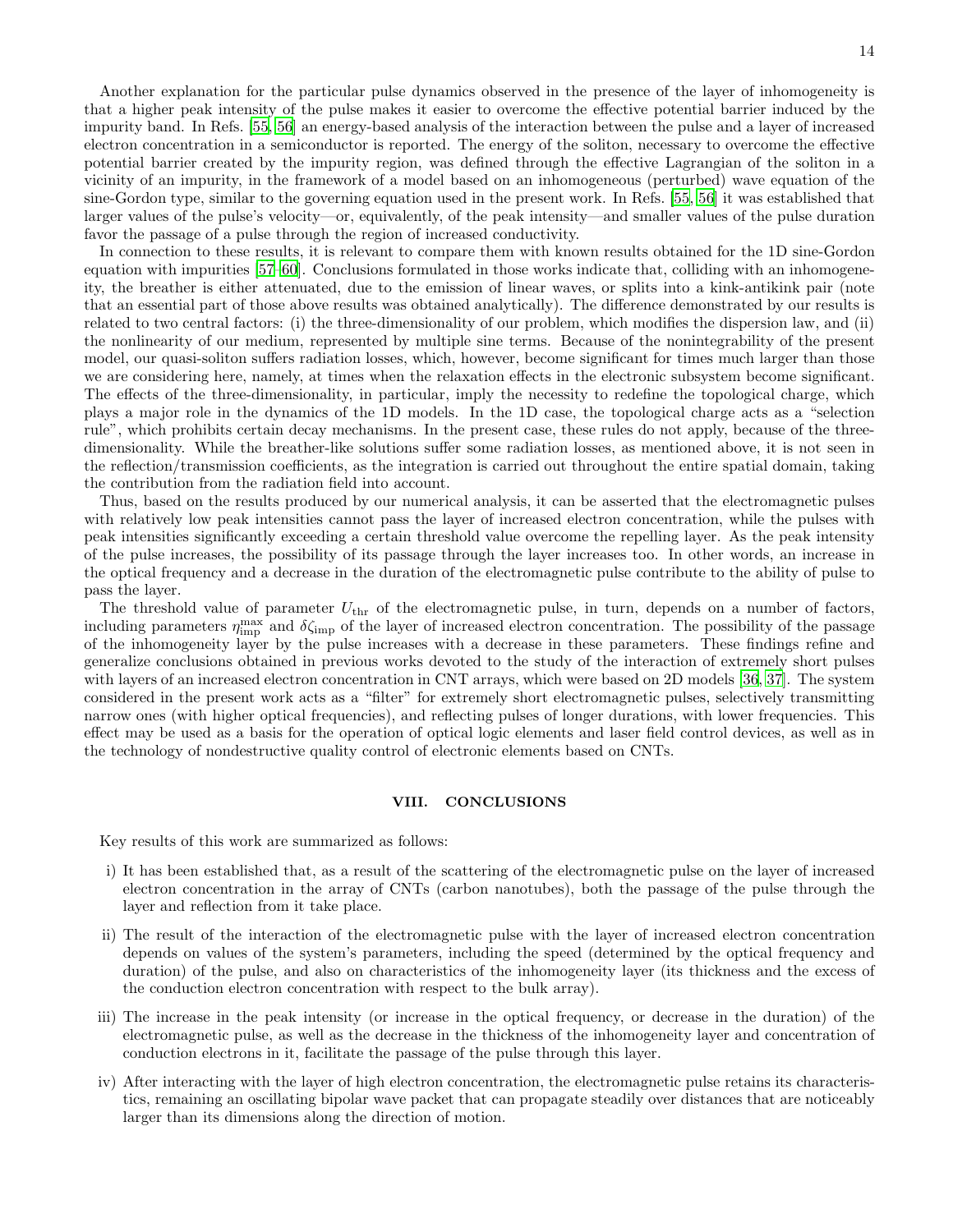#### Acknowledgments

A. V. Zhukov and R. Bouffanais are financially supported by the SUTD-MIT International Design Centre (IDC). N. N. Rosanov acknowledges the support from the Russian Foundation for Basic Research, Grant 16-02-00762, and from the Foundation for the Support of Leading Universities of the Russian Federation (Grant 074-U01). M. B. Belonenko acknowledges support from the Russian Foundation for Fundamental Research. E. G. Fedorov is grateful to Prof. Tom Shemesh for his generous support. B. A. Malomed appreciates hospitality of the School of Electrical and Electronic Engineering at the Nanyang Technological University (Singapore).

All the authors contributed equally to this work.

- <span id="page-14-0"></span>[1] R. H. Baughman, A. A. Zakhidov, and W. A. de Heer, Science 297, 787 (2002).
- <span id="page-14-1"></span>[2] S. Iijima, Nature 354, 56 (1991).
- <span id="page-14-2"></span>[3] S. Iijima and T. Ichihashi, Nature 363, 603 (1993).
- <span id="page-14-3"></span>[4] M. S. Dresselhaus, G. Dresselhaus, P. Eklund, The science of fullerenes and carbon nanotubes (Elsevier, 1996).
- [5] Carbon nanotubes, preparation and properties, T. W. Ebbesen, Ed. (CRC Press, 1996).
- [6] R. Saito, G. Dresselhaus, and M. S. Dresselhaus, Physical properties of carbon nanotubes (World Scientific, 1998).
- <span id="page-14-23"></span>[7] P. J. F. Harris, Carbon Nanotubes and Related Structures: New Materials for the Twenty-First Century (Cambridge University Press, 1999).
- [8] S. A. Maksimenko and G. Ya. Slepyan, J. Comm. Techn. Elect. 47, 261 (2002).
- <span id="page-14-4"></span>[9] S. A. Maksimenko and G. Ya. Slepyan, in Handbook of Nanotechnology. Nanometer Structure: Theory, Modeling, and Simulation (SPIE Press, Bellingham, 2004).
- <span id="page-14-5"></span>[10] A. V. Zhukov, R. Bouffanais, M. B. Belonenko, and E. G. Fedorov, Mod. Phys. Lett. B 27, 1350045 (2013).
- <span id="page-14-6"></span>[11] M. B. Belonenko and E. G. Fedorov, Russ. Phys. J. 55, 83 (2012).
- <span id="page-14-7"></span>[12] M. B. Belonenko, E. V. Demushkina, and N. G. Lebedev, J. Russ. Laser Res. 27, 457 (2006)
- <span id="page-14-8"></span>[13] S. A. Akhmanov, V. A. Vysloukh, and A. S. Chirkin, *Optics of femtosecond laser pulses* (American Institute of Physics, 1992).
- <span id="page-14-9"></span>[14] A. M. Zheltikov, Phys. Usp. **50**, 705 (2007).
- <span id="page-14-10"></span>[15] S. V. Sazonov, Bull. Russ. Acad. Sci.: Physics 75, 157 (2011).
- [16] H. Leblond and D. Mihalache, Phys. Rep. **523**, 61 (2013).
- [17] G. Mourou, S. Mironov, E. Khazanov, and A. Sergeev, Eur. Phys. J. Special Topics, 223, 1181 (2014).
- [18] M. Kolesik and J. V. Moloney, Rep. Prog. Phys. **77**, 016401 (2014).
- [19] D. J. Frantzeskakis, H. Leblond, and D. Mihalache, Rom. J. Phys. 59, 767 (2014).
- [20] B. A. Malomed, D. Mihalache, F. Wise, and L. Torner, J. Opt. B.: Quantum Semiclass. Opt. 7, R53 (2005).
- [21] D. Mihalache, Rom. J. Phys. **57**, 352 (2012).
- [22] D. Mihalache, Rom. J. Phys. 59, 295 (2014).
- [23] M. B. Belonenko, N. N. Yanushkina, and E. G. Fedorov, Bull. Russ. Acad. Sci.: Physics 76, 1326 (2012).
- [24] B. Malomed, L. Torner, F. Wise, and D. Mihalache, J. Phys. B: At. Mol. Opt. Phys. 49, 170502 (2016).
- <span id="page-14-11"></span>[25] D. Mihalache, Rom. Rep. Phys. 69, 403 (2017).
- <span id="page-14-12"></span>[26] M. B. Belonenko, N. G. Lebedev, and E. N. Nelidina, Phys. Wave Phen. 19, 39 (2011).
- <span id="page-14-13"></span>[27] E. G. Fedorov, A. V. Zhukov, M. B. Belonenko, and T. F. George, Eur. Phys. J. D  $66$ , 219 (2012).
- [28] H. Leblond and D. Mihalache, Phys. Rev. A 86, 043832 (2012).
- <span id="page-14-28"></span>[29] E. G. Fedorov, A. V. Pak, and M, B. Belonenko, Phys. Sol. State 56, 2112 (2014).
- <span id="page-14-14"></span>[30] M. B. Belonenko and E. G. Fedorov, Phys. Sol. State 55 , 1333 (2013).
- <span id="page-14-15"></span>[31] A. V. Zhukov, R. Bouffanais, E. G. Fedorov, and M. B. Belonenko, J. Appl. Phys. 114, 143106 (2013).
- <span id="page-14-16"></span>[32] A. V. Zhukov, R. Bouffanais, B. A. Malomed, H. Leblond, D. Mihalache, E. G. Fedorov, N. N. Rosanov, and M. B. Belonenko, Phys. Rev. A 94, 053823 (2016).
- <span id="page-14-17"></span>[33] E. G. Fedorov, N. N. Konobeeva, and M. B. Belonenko, Russ. J. Phys. Chem. B, 8, 409 (2014).
- <span id="page-14-18"></span>[34] M. B. Belonenko, N. G. Lebedev, and A. S. Popov, JETP Lett. 91, 461 (2010).
- <span id="page-14-19"></span>[35] M. B. Belonenko, A. S. Popov, and N. G. Lebedev, Tech. Phys. Lett. 37, 119 (2011).
- <span id="page-14-20"></span>[36] A. V. Zhukov, R. Bouffanais, E. G. Fedorov, and M. B. Belonenko, J. App. Phys. 115, 203109 (2014).
- <span id="page-14-21"></span>[37] A. V. Zhukov, R. Bouffanais, H. Leblond, D. Mihalache, E. G. Fedorov, and M. B. Belonenko, Eur. Phys. J. D 69, 242 (2015).
- <span id="page-14-22"></span>[38] S. V. Kryuchkov, E. V. Kaplya, J. Commun. Technol. Electron 51, 359 (2006).
- <span id="page-14-24"></span>[39] M. B. Belonenko, S. Yu. Glazov, and N. E. Meshcheryakova, Opt. Spectr. 108, 774 (2010).
- <span id="page-14-25"></span>[40] B. A. van Tiggelen, A. Tip and A. Lagendijk, J. Phys. A: Math. Gen. 26, 1731 (1993).
- <span id="page-14-26"></span>[41] L. D. Landau, E. M. Lifshitz, and L. P. Pitaevskii, Electrodynamics of Continuous Media, 2nd Ed. (Elsevier, Oxford, 2004).
- <span id="page-14-27"></span>[42] L. D. Landau and E. M. Lifshitz, The Classical Theory of Fields, 4th Ed. (Butterworth-Heinemann, Oxford, 2000).
- <span id="page-14-29"></span>[43] E. M. Epshtein, Fiz. Tverd. Tela 19, 3456 (1976).